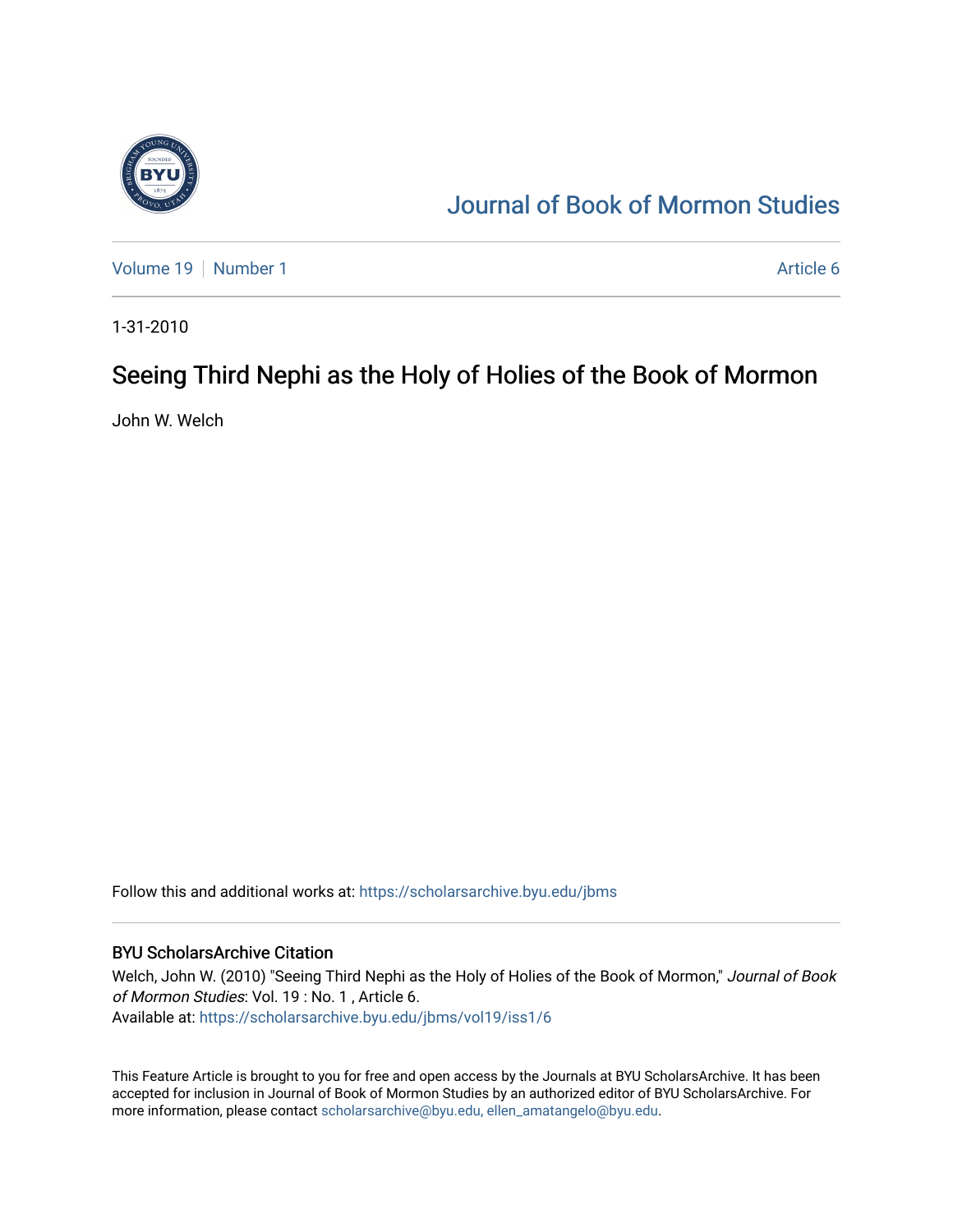

**NEAL A. MAXWELL INSTITUTE** FOR RELIGIOUS SCHOLARSHIP

BRIGHAM YOUNG UNIVERSITY . PROVO, UTAH

- Seeing Third Nephi as the Holy of Holies of the Book of Mormon **Title**
- **Author(s)** John W. Welch
- *Journal of the Book of Mormon and Other Restoration*  **Reference** *Scripture* 19/1 (2010): 36–55.
	- 1948-7487 (print), 2167-7565 (online) **ISSN**
	- Third Nephi and its account of the ministry of the resurrected Jesus to the Nephites has long been seen as the pinnacle of the Book of Mormon. This text can also be viewed as the Holy of Holies of the Book of Mormon. Everything in 3 Nephi, especially the ministry of the Savior, echoes themes related to the temple and the presence of the Lord in the Holy of Holies. Themes such as silence, timelessness, unity, awe, and consecration confirm this interpretation. **Abstract**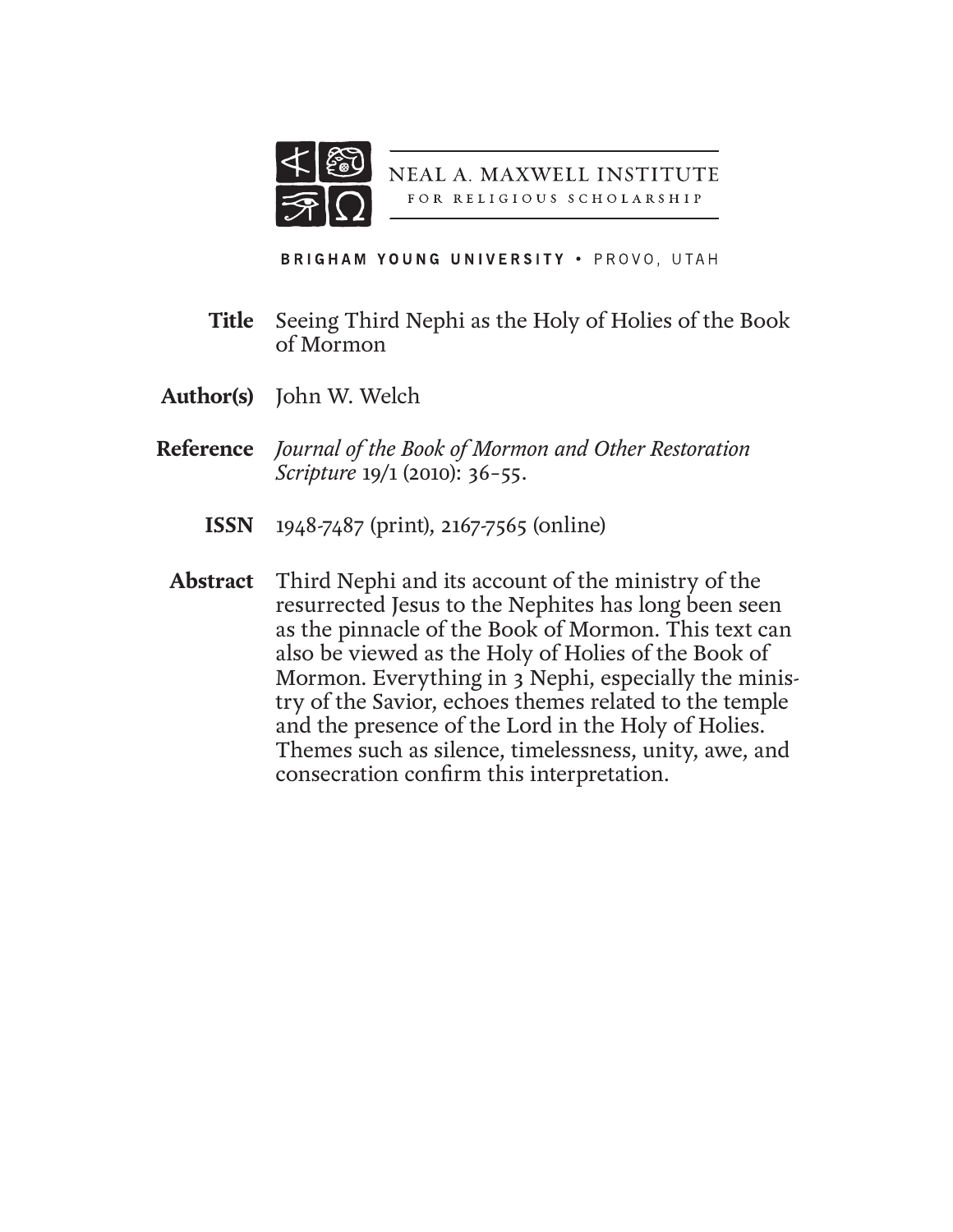

# **John W. Welch**

**WORTHY OF HIGHEST CELEBRATION** are the words and<br>events recorded in the sacred book of 3 Nephi, the pinnacle of the Bool<br>of Mormon.<sup>1</sup> This text truly documents one of the most glorious and<br>crowning moments in all of hist events recorded in the sacred book of 3 Nephi, the pinnacle of the Book of Mormon.1 This text truly documents one of the most glorious and crowning moments in all of history. The more I study the book of 3 Nephi, the more I come to see it as the Holy of Holies of the Book of Mormon and to appreciate it metaphorically as the most sacred inner chamber of the Nephite record. Opening to view the most sublime public experiences ever enjoyed by Lehi's branch of the house of Israel, the book of 3 Nephi allows attentive readers to glimpse the radiant appearance, at the Temple in Bountiful, of the resurrected Savior and Redeemer, the Creator of all things from the beginning. Indeed, it would seem that everything in 3 Nephi, as I shall argue here, has been composed to echo and to call to mind the solemnity of the presence of the Lord, which was traditionally associated in ancient Israel with Jehovah's appearance in the inner sanctum of the temple, his holy house.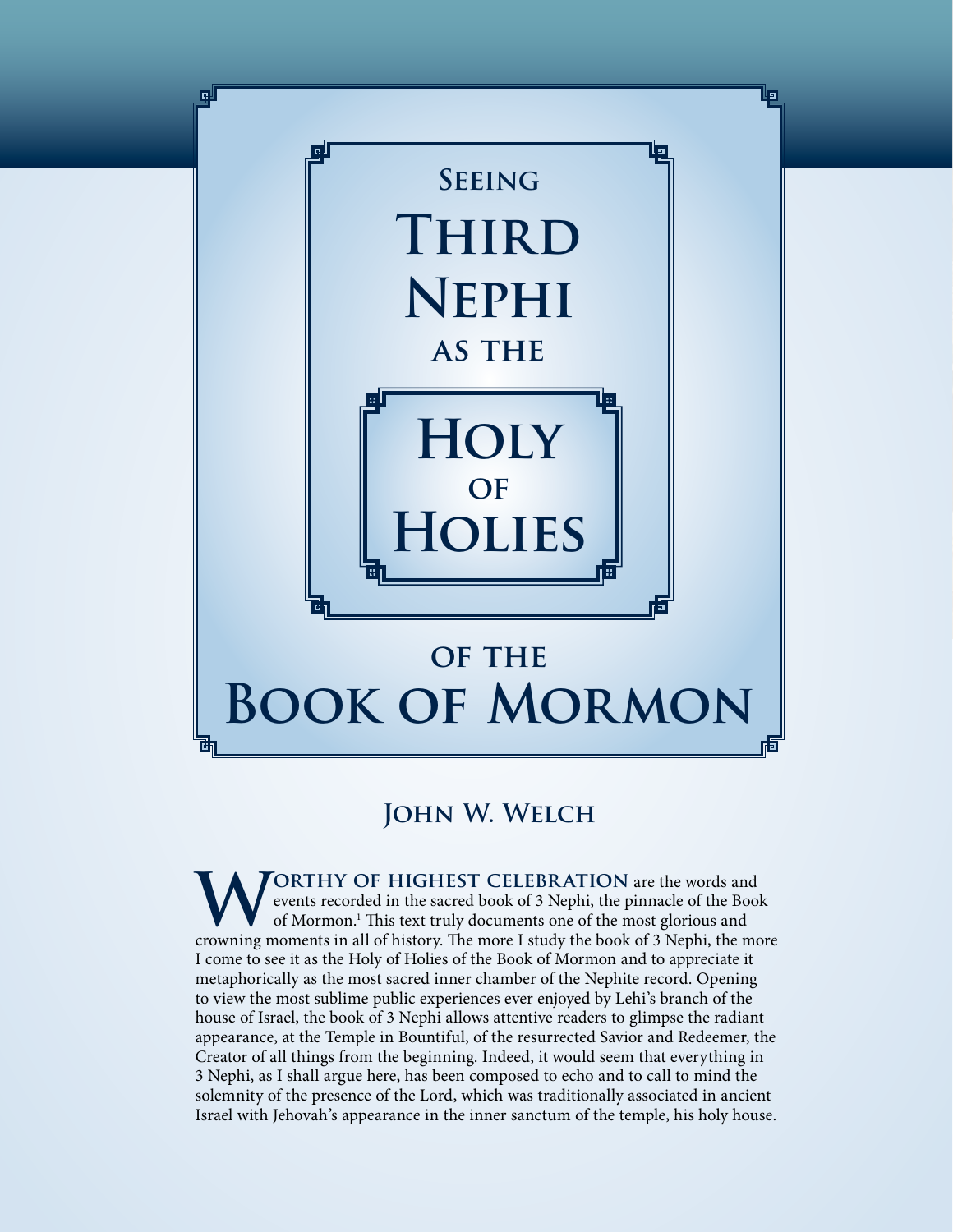

*Behold Your Little Ones*, by Robert Barrett. © 1996 IRI.

## **The Book of a Great High Priest**

The abundance of holiness in 3 Nephi should not come as a surprise to readers, for this book bears the name of Nephi, the son of Nephi, the son of Helaman, the son of Helaman (the leader of the stripling warriors), the eldest son of Alma the Younger, who was the High Priest over the Church of God in the city of Zarahemla. This book was shaped mainly by the life and work of a high priest, and it should be read with his experiences and perspectives in mind. The sacred plates and leadership of the Church in that city had been handed down to this Nephi, the inheritor of the premier line of Nephite high priests, called and ordained after the holy order of the Son of God. This Nephi officiated in the same temple-city as had such holy men as King Benjamin, King Mosiah, and Alma the Elder. While it is unknown exactly what uses the Nephite

high priests made of their temples, one can easily understand why the records of this Nephi would have so much to do with holiness and with the temple. He knew the practices and blessings of this priesthood personally and intimately.<sup>2</sup>

The book of 3 Nephi begins, not with information about the writer's childhood and education, but with a very sacred revelation. It came at a critical time when Nephi cried mightily to the Lord for an entire day on behalf of his people, who were about to be killed because they believed the words of Samuel the Lamanite. I envision the word of the Lord coming to Nephi in his temple or some other holy place where a high priest would likely go to make such an earnest and urgent intercessory prayer.<sup>3</sup> There, Nephi heard the holy voice of the Lord saying, "Be of good cheer; . . . on the morrow come I into the world" (3 Nephi 1:13).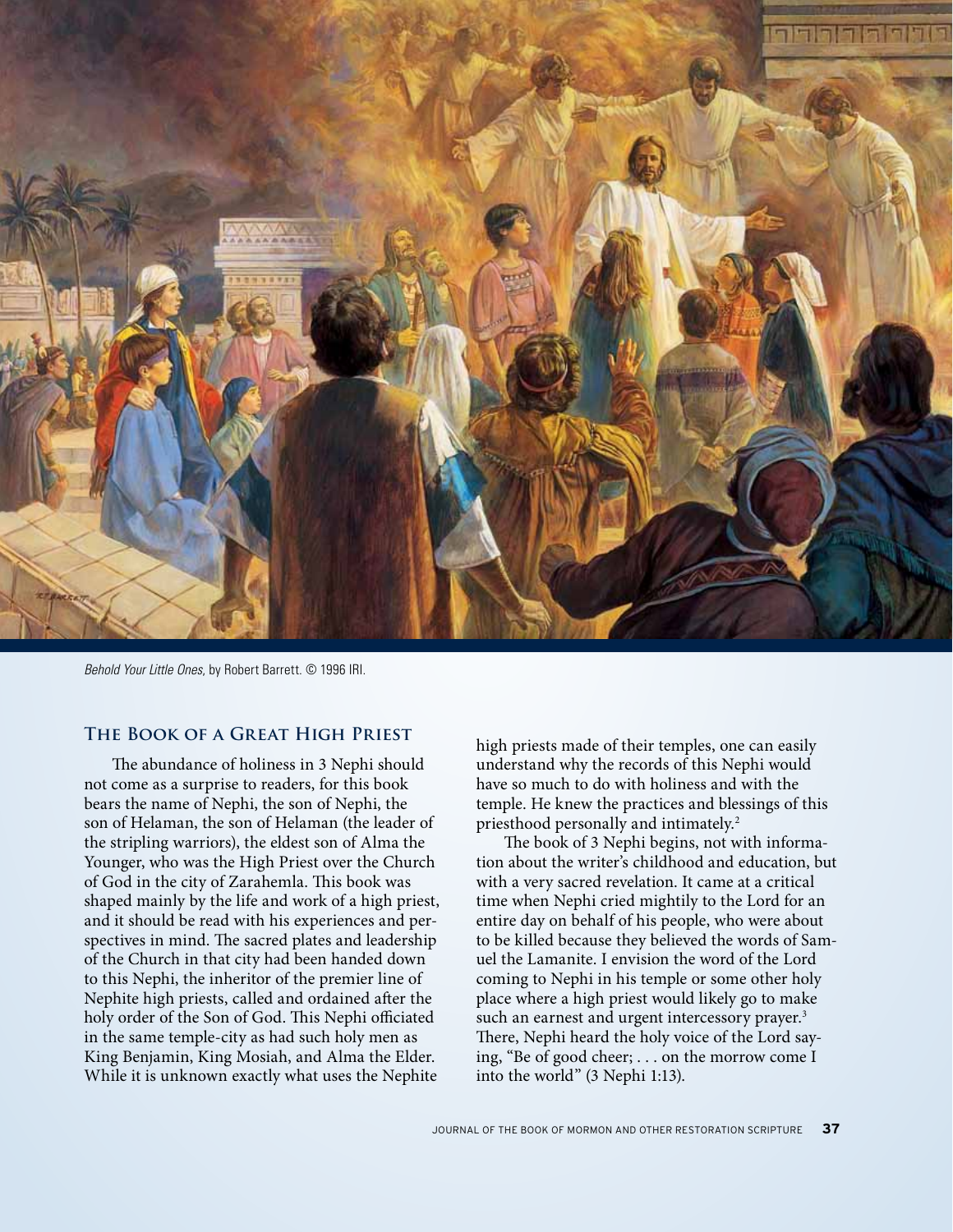

Nephi Building the Temple. Illustration by Joseph Brickey.

While righteous Nephites knew that the sacrifices and performances under the law of Moses pointed exclusively to the coming atonement of Jesus Christ, they still kept the law of Moses with strictness—in whatever ways they understood that law.4 Indeed, as soon as the sign of the birth of

**That ancient temple had been used by the first Nephi, six centuries before the birth of Christ, as the model in building his temple shortly after his arrival in the promised land.**

Christ was given, people began to argue with Nephi, claiming that it was no longer necessary for them to observe the law of Moses (3 Nephi 1:24). It fell upon Nephi, as the new High Priest, to convince the people that all of the law "was not yet fulfilled, and that it must be fulfilled in every whit" (1:25).

The fact that Nephi kept the law of Moses says something important about Nephi's temple. It is hard to imagine him keeping every whit of the law of Moses without a temple patterned after the tabernacle constructed by Moses in the wilderness or the Temple of Solomon of Jerusalem. That ancient temple had been used by the first Nephi, six centuries before the birth of Christ, as the model in building his temple shortly after his arrival in the promised land (2 Nephi 5:16). The Temple of Solomon had an altar of sacrifice; the brasen sea, a large basin used for washings and purification immersions; a rectangular hall (the *hekal*), which represented four of the days (days 3–6) during which the world was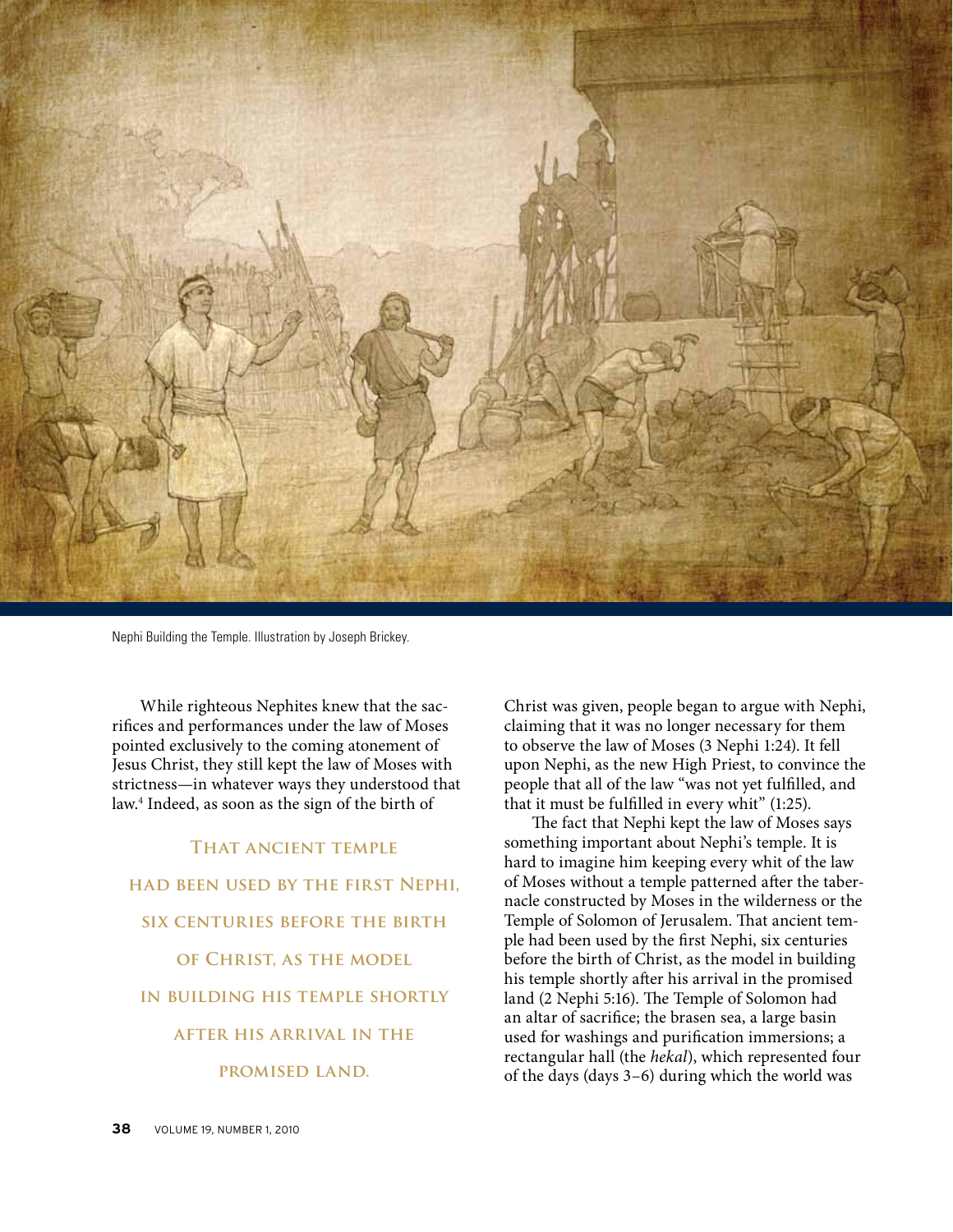

Temple of Solomon. Illustration by Michael P. Lyon. © Neal A. Maxwell Institute.

created<sup>5</sup> and held the ten menorahs and tables of the shewbread; and a veil (day 2) which kept the inner sanctum (*debir*, the Holy of Holies, day 1) most sacred (see items A–H in the drawing of the Temple of Solomon above).<sup>6</sup>

Having begun by announcing the birth of Jesus Christ—himself the new and eternal High Priest,7 who would come "to do the will, both of the Father and of the Son" (3 Nephi 1:14) by performing his sacrificial mission "to bring redemption unto the world, to save the world from sin" (9:21)—the book of 3 Nephi devotes its next six chapters to the chronicling of some of the most awful wickedness imaginable (3 Nephi 2–7). These years witnessed gross errors, robbers, secret oaths, anti-establishment rituals, taunting, slaughter, fear, blood, execution, iniquity, murder, conspiracy,

and assassination, even to the point of stoning the prophets and casting them out from among them. Lachoneus's answer was to leave the temple-city of Zarahemla and gather his people together for seven years in order to starve the robbers out. And to an extent this desperate scorched-earth strategy worked. Uprooting and relocating would have been difficult enough for the righteous Nephites, but perhaps the hardest thing would have been the abandonment of their temple, a central pillar of strength for them.

During these extremely vile and temple-less years, Satan was on a rampage. Indeed, the name *Satan* appears in greater concentration in these chapters than anywhere else in the Book of Mormon. Satan knew that Jesus had been born, and in response he did everything he could to reign with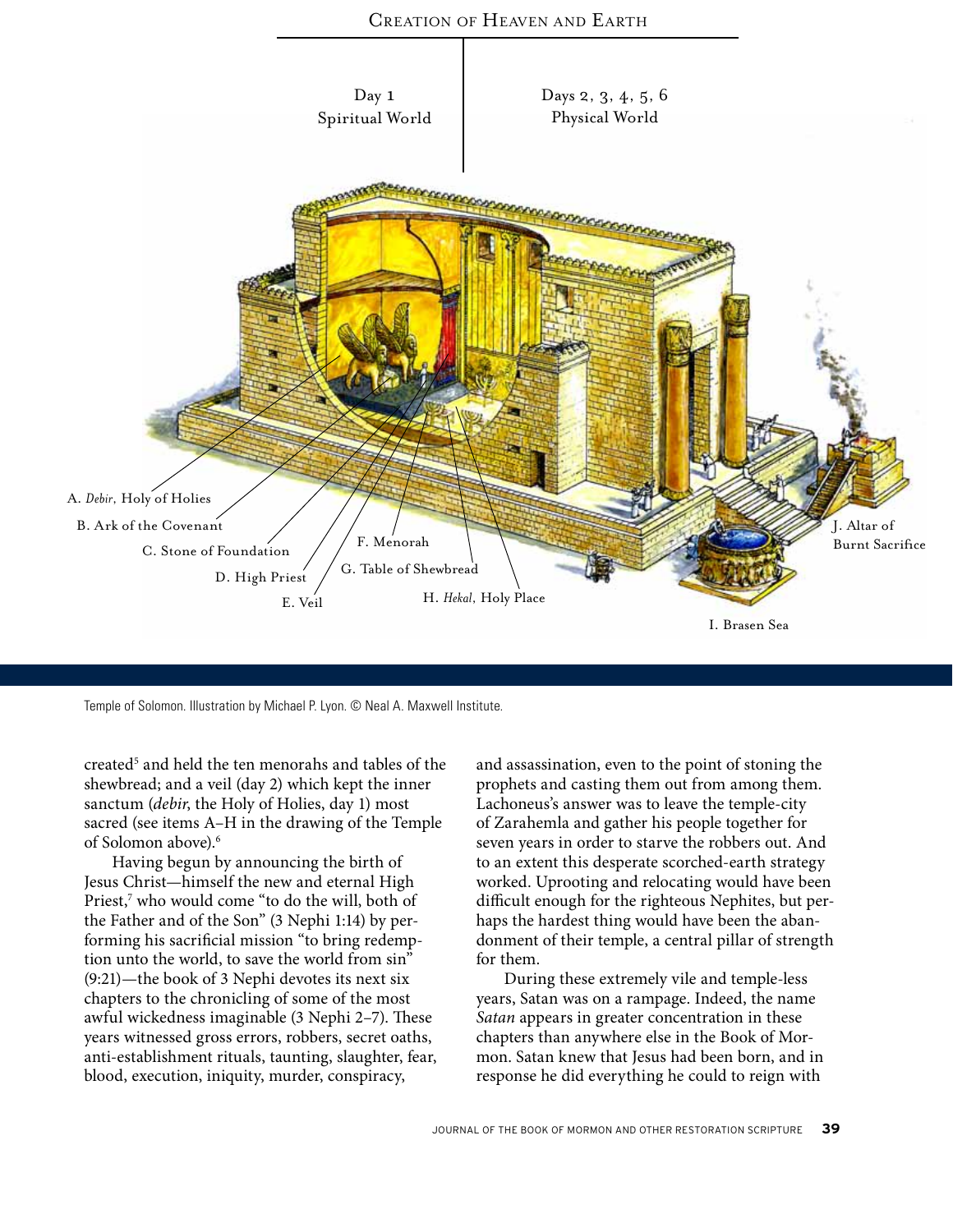horror and bloodshed upon this world. But the great wickedness of these years leading up to the coming of Jesus only heightens and intensifies the contrast between Satan's darkness and the gleaming brightness of the light and goodness that Jesus would usher in.

That contrast is somewhat foreshadowed in 3 Nephi 7, when Nephi was "visited by angels," heard "the voice of the Lord," saw as an "eyewitness," and "had power given unto him that he might know concerning the ministry of Christ" (7:15). From these sacred ministrations, Nephi knew vividly the contrast between the power of Christ unto salvation and the tendency of backsliding people to return quickly "from righteousness unto their wickedness and abominations" (7:15). He then went forth with power and authority, casting out evil and unclean spirits, raising his brother from the dead after he had been stoned by the people, healing people, showing signs, and baptizing by ritual immersion unto the remission of sins (7:19–25).

In spite of all the good that Nephi did, in 3 Nephi 8–9 the darkness reached its uttermost abyss, when all the elements—earth, air, fire, and water—rose up in grief and revulsion at the suffering and death of the God of nature. At least 16 cities were destroyed: they were covered with earth, swept away in the whirlwind, burned with fire, or swallowed up in the depths of the sea as the waters of the deep came up upon them. All this happened, as Jesus explained when he spoke out of the darkness of that cataclysmic destruction, in order that the iniquities, wickedness, sins, and abominations of these people could be hid "from before my face" (3 Nephi 9:5, 7, 9, 11). The holy presence of the Lord could not and cannot countenance sin (3 Nephi 27:19), not even with the "least degree of allowance" (Alma 45:16; D&C 1:31).

Interestingly, to the ancient mind, one of the main functions of righteous temples was to ensure the maintenance of the natural order in the cosmos. The Temple of Jerusalem itself was built on or near a prominent rock, "the great rock of the threshing floor," on which today the Dome of the Rock stands.8 The idea of "the rock" holding back waters occurs at key junctures in the Old Testament: When Moses struck "the rock," much water poured forth (Exodus 17:6). In the millennium, waters will issue forth from the Temple Mount, according to Ezekiel 47:1. According to some explanations, the Holy of

Holies sat atop the foundation stone of the cosmos, called the Shetiyyah-stone. That rock, representing the rock of salvation, acted like a plug that held at bay the destructive waters of the deep and the torrents from above.9 Without the temple, chaos would break loose and reign, as is reflected in the psalms: "The floods have lifted up, O Lord, . . . The floods lift up their roaring." But "mightier than the thunders of many waters, . . . the Lord on high is mighty! . . . Holiness befits thy house [the temple], O Lord, for evermore" (Psalm 93:1–5 RSV). In this light, one can appreciate even more fully that, when Lachoneus and Nephi had to abandon their temple in Zarahemla, it was a very desperate move indeed. And sure enough, without the Lord in his temple, extreme evil and cataclysmic destruction prevailed in those first twenty pages of 3 Nephi.

## **Jesus's Appearance at the Temple**

With the coming of Jesus to Bountiful, Satan was cast out, and the rock of salvation once again held sway. Building upon and giving new meaning to this traditional temple imagery, Jesus said at the outset of his sermon to the gathered Nephites, "Ye must repent, and be baptized in my name, and become as a little child, . . . this is my doctrine, and whoso buildeth upon this buildeth upon my rock, and the gates of hell shall not prevail against

Because so many things happened on that day, these people must have gathered early on some appointed morning. They were not there by happenstance.

them" (3 Nephi 11:38–39). Jesus also concluded his sermon with the comparison of the foolish man who built his house upon the sand and the wise man who built upon the rock, evoking images of the temple and its eternal stability when the rain and floods come. How poignantly relieving these words would have been to those who had just recently witnessed the floods and destructions of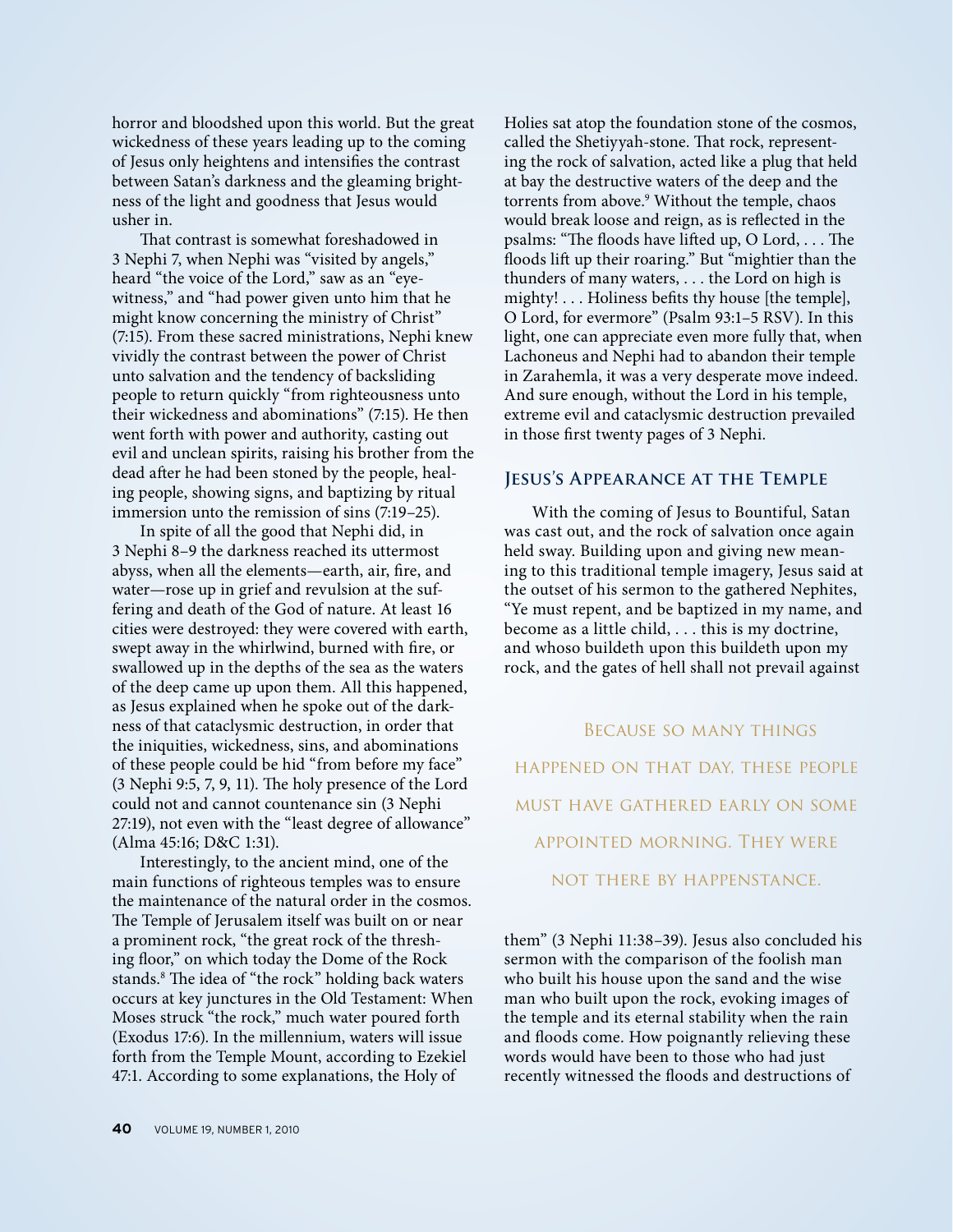

*That Ye May Know*. © 1995 Gary L. Kapp. Courtesy of Mr. and Mrs. David Larsen—Do Not Copy.

cities all around them! How grateful they would have been for the eternal stability of the temple and its doctrines of Christ that open the doors into his eternal house!

Third Nephi 11 begins with a momentous but unassuming statement: "And now it came to pass that there were a great multitude gathered together of the people of Nephi" (11:1). Indeed, there were 2,500 of them—men, women, and children. Because so many things happened on that day, these people must have gathered early on some appointed morning. They were not there by happenstance.<sup>10</sup>

Most of all, the text continues, they had gathered "round about the temple which was in the land of Bountiful." This would have been the natural place for them to be gathered together to seek to learn what they should do next.

But they had no warning of what was about to happen. They knew from a prophecy of Alma that Jesus would "manifest himself unto them" (Alma 45:10), but they do not seem to have known when, where, or even how that manifestation would take place. And they had heard the voice of Jesus say out of the darkness: "Ye shall offer up unto me no more the shedding of blood; yea, your sacrifices and your burnt offerings shall be done away" (3 Nephi 9:19), but they do not seem to have known much about what they should begin doing differently. It is true that they had heard that an old temple teaching, found in Psalm 51:17, namely the law of the sacrifice of "a broken heart and a contrite spirit" (3 Nephi 9:20), was to be given greater prominence as the essence of the new law of sacrifice.<sup>11</sup> And they may have understood that the fire of the old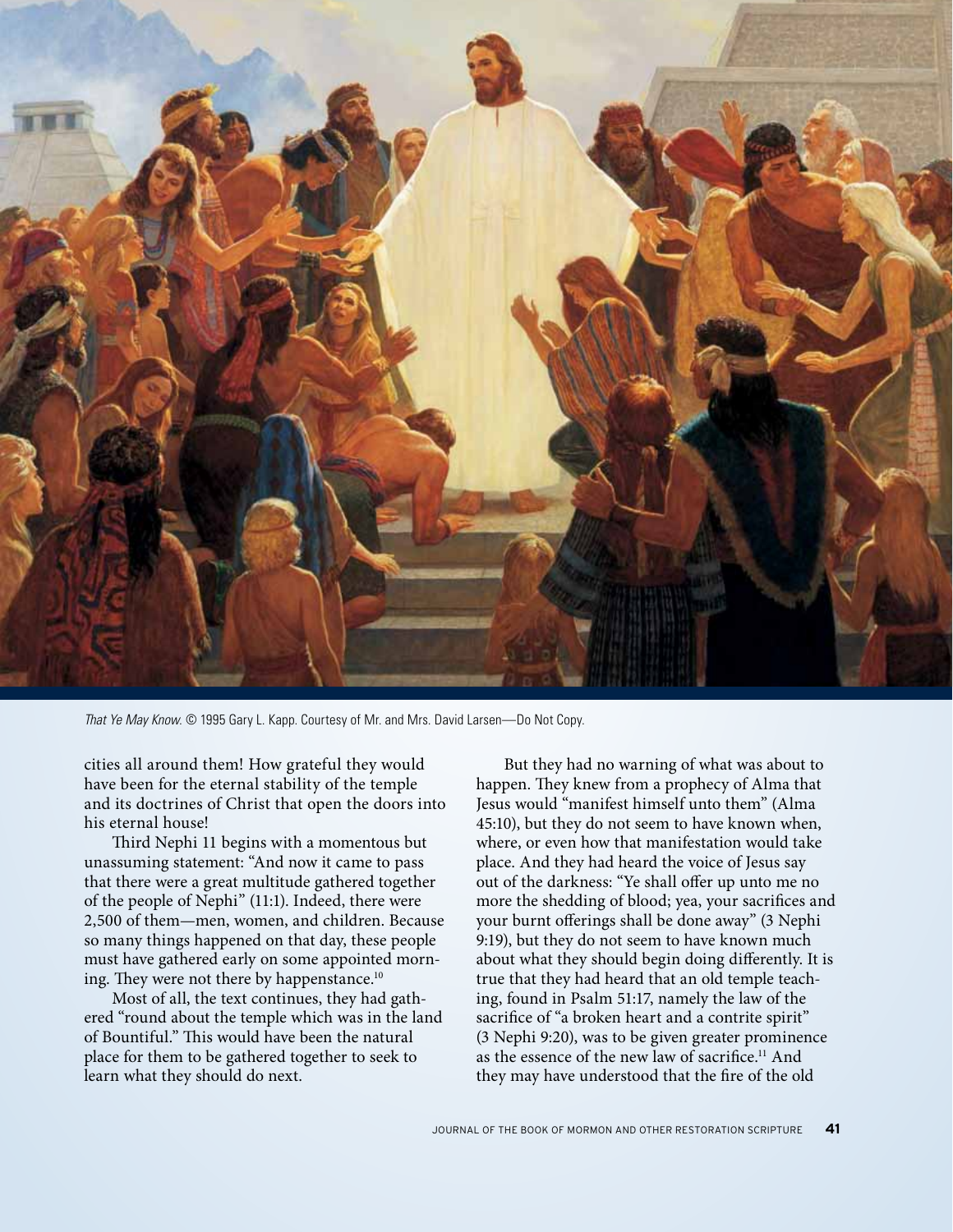burnt offering was done away, being fulfilled in the baptism "with fire and with the Holy Ghost" (9:20). But beyond these words from heaven ending an important part of Nephite temple practices, no further directions had been given to the Nephites about what they should now commence doing at their temple instead.

As they were talking, wondering at the changes that had occurred or would yet occur physically and spiritually with the death of Christ, a voice came out of heaven. Three times it spoke, and the third time they understood the words, "Behold, my Beloved Son, in whom I am well pleased, in whom I have glorified my name—hear ye him" (3 Nephi 11:7). These words of divine acknowledgment are similar to special words used in the Temple of Jerusalem to mark the installation of a new king or to raise a new high priest to become sons of God, "I have set my king upon my holy hill of Zion [the temple]; I will declare the decree: the Lord hath said unto me, Thou art my Son" (Psalm  $2:6-7$ ).<sup>12</sup>

# **The Temple Setting of the Lord's Ministrations in 3 Nephi**

Jesus, of course, could have chosen to appear at some other time, at the city gate, out in an open field, or in any number of places. But he did not. He came precisely to the Temple in Bountiful. And for three consecutive days, he met them at or near that holy place (3 Nephi 11:1; 17:3; 19:3; 26:13). Several years ago, while working particularly on the words of Jesus in 3 Nephi 12–14, I was struck forcefully by the importance of the temple setting for the Sermon on the Mount, a version of which appears in those chapters in 3 Nephi. Jesus spoke on that occasion *at the temple*. This locational clue is a plain and precious detail restored by the Book of Mormon, leading to a captivating contextual perspective within which to understand the otherwise perplexing nature of the Sermon on the Mount in Matthew 5–7. The idea of a temple reading of the Sermon on the Mount was soon advanced in a FARMS Update, which coined the name for the Nephite discourse of "Sermon at the Temple."13 The intervening years of steady research into this topic have only enriched that insight for me, especially while preparing for the publication in 2009 of a book entitled *The Sermon on the Mount in the Light of the Temple.*<sup>14</sup>

That work emphasizes the idea that the Sermon on "*the Mount*" recalls the fact that the temple in Israel was equated with "the mountain of the Lord." Matthew begins chapter 5 in his gospel with these words: "And Jesus went up into *the* mountain (*anebē eis to oros*)" (my translation). It does not say, "And Jesus went out on a gentle hillside." Significantly, these words in Matthew are precisely the same as the words in the Septuagint text of Exodus 19:3 and 24:12, when Moses and the elders went up into

**IT IS CLEAR THAT THE SERMON AT the Temple in 3 Nephi is clearly presented in a covenant-making context, explicitly connected with baptism, commandments, and covenantal promises of rewards or consequences.**

Mount Sinai (*anebē eis to oros*). In the mountain, the seventy elders "saw God" and received the law. In the sermon, Jesus similarly promised his disciples that if they are pure in heart, "they [too] shall see God," and he likewise gave them a new dispensation of the law. As some recent biblical scholars have said, these points of parallelism "clearly cannot be ignored."15 Moreover, when Psalm 24 asks, "Who shall ascend into the hill [or mountain] of the Lord" (*anabēsetai eis to oros*—the same words again), the psalm is asking, who is worthy to enter the temple? The precise verbal similarity between the Greek texts of these passages in Exodus, Matthew 5, and Psalm 24 comes as further confirmation of the temple setting for the Sermon on the Mount.

Mountains, of course, were the prototype of the temple, in Israelite religion, as well as in ancient Near Eastern thought generally. One always went up to the temple, climbing step by step, up to Jerusalem, onto the Temple Mount and into the outer courts, up into the court of the law; through the degrees of glory or holiness, past the altar, up through the vestibule, into the *hekal* (the room rep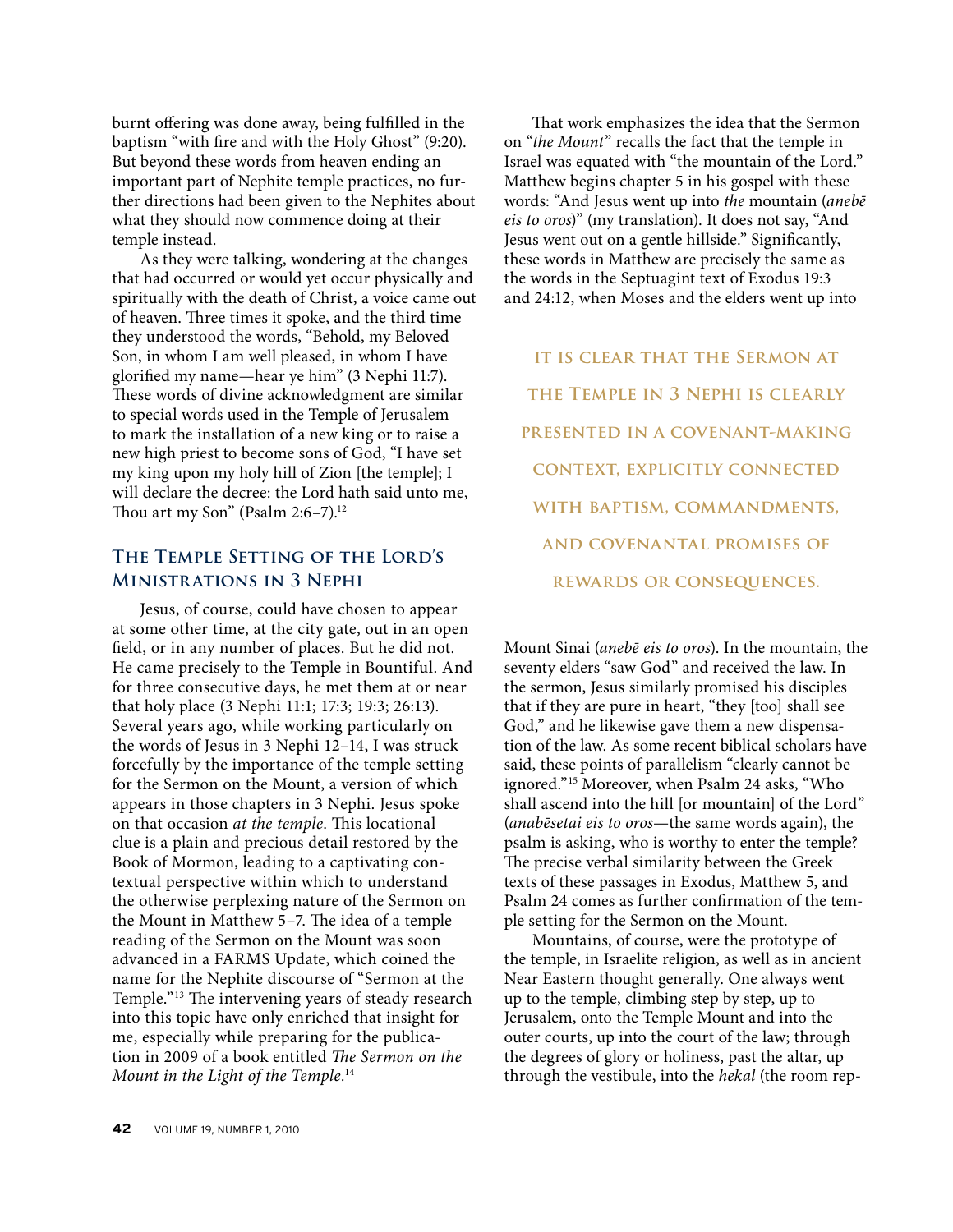resenting the physical creation of the world), and finally through the veil, into the Holy of Holies (representing God's dwelling place and heaven).

Thanks to the work of Margaret Barker and many others in recent years, one can now better identify numerous elements in the scriptures as reflecting "temple themes."16 Because modern readers have not experienced firsthand the sights and sounds of the things that transpired in the ancient Temple of Jerusalem, their ears are not attuned to verbal allusions to things that went on there. By way of comparison, in Latter-day Saint culture, all a person needs to say are words like *recommend*, *garments*, or *holiness to the Lord*, and Latter-day Saints know that the subject has something to do with the temple. By the same token, modern scripture readers need to be on the lookout for possible temple themes whenever they encounter concentrations of words such as *light*, *salt*, *washing*, *anointing*, *the name of God*, *throne*, *sonship*, *garments*, *bread*, *forgiveness*, *commandments*, *covenants*, *oaths*, *treasures*, *wisdom*, *judgment*, *seeing God*, *eternity*, *rock*, and *peacemaking*—ordinary words though these may be

# **The temple is the dominant factor in the psalms. As people ascended to the temple, they sang the psalms of joy, penitence, prayer, and praise. These words from the psalms would have given the sermon a clear temple register for those with ears to hear.**

in other contexts. Indeed, over 120 such elements can be identified as potential temple themes in the Sermon on the Mount alone.<sup>17</sup>

Many of these temple themes relate to covenantmaking, and it is clear that the Sermon at the Temple in 3 Nephi is clearly presented in a covenantmaking context, explicitly connected with baptism (for example, 11:21–28; 19:11–13; 26:17), commandments (12:19–20; 15:10; 18:10, 14; 20:10), and covenantal promises of rewards or consequences (12:1– 14; 18:11–14; 20:11–25:6). Because of this clue, one can see that Matthew's Sermon on the Mount can also be associated with covenant-making, and perhaps for this reason the Didache, which contains an early Christian instruction given to converts before they could be baptized, draws extensively on the Sermon on the Mount. Likewise, if a person wanted to convert to Judaism, the Talmud required the proselyte to be interviewed and told, first, to expect to be persecuted: "Do you not know that Israel at the present time is persecuted and oppressed, despised, harassed and overcome by afflictions?"18 Likewise, the sermon warns would-be disciples that they will be reviled, reproached, cursed, and persecuted (12:10–12). Next, the proselyte was "given instruction in some of the minor and some of the major commandments."19 The Sermon on the Mount also gives instructions in the least and greatest laws of the kingdom (12:21–48). Next, the Jewish inductee was informed not to neglect the poor and to observe the law of gleanings and the rule of the poor man's tithe; and similarly the sermon turns its attention to almsgiving (13:3), laying up treasures and consecrating property with an eye single to serving God (13:19–24). The Talmudic procedure then warned the candidate "of the punishment for the transgression of the commandments" but then concluded with the promise of great rewards for righteousness.20 The sermon does the same (14:21–27).

## **More Than Proverbial Wisdom**

Clearly, more is going on in Matthew 5–7, in 3 Nephi 12–14, and throughout 3 Nephi, than the dispensing of ordinary folk wisdom. The genre of the Sermon on the Mount is not one of broad moral platitudes or proverbs, as is often thought. Since the first step in interpreting any text is to identify what kind of text it is, and since the genre of a text is best detected by its dominant rhetorical register, I have recently catalogued a large number of Greek words and phrases in Matthew's Sermon on the Mount that come straight from the ancient Greek version of the psalms.<sup>21</sup>

And why might this be significant? Because the temple is the dominant factor in the psalms. As people ascended to the temple, they sang the psalms of joy, penitence, prayer, and praise. The psalms were chanted in the temple by Levitical cantors,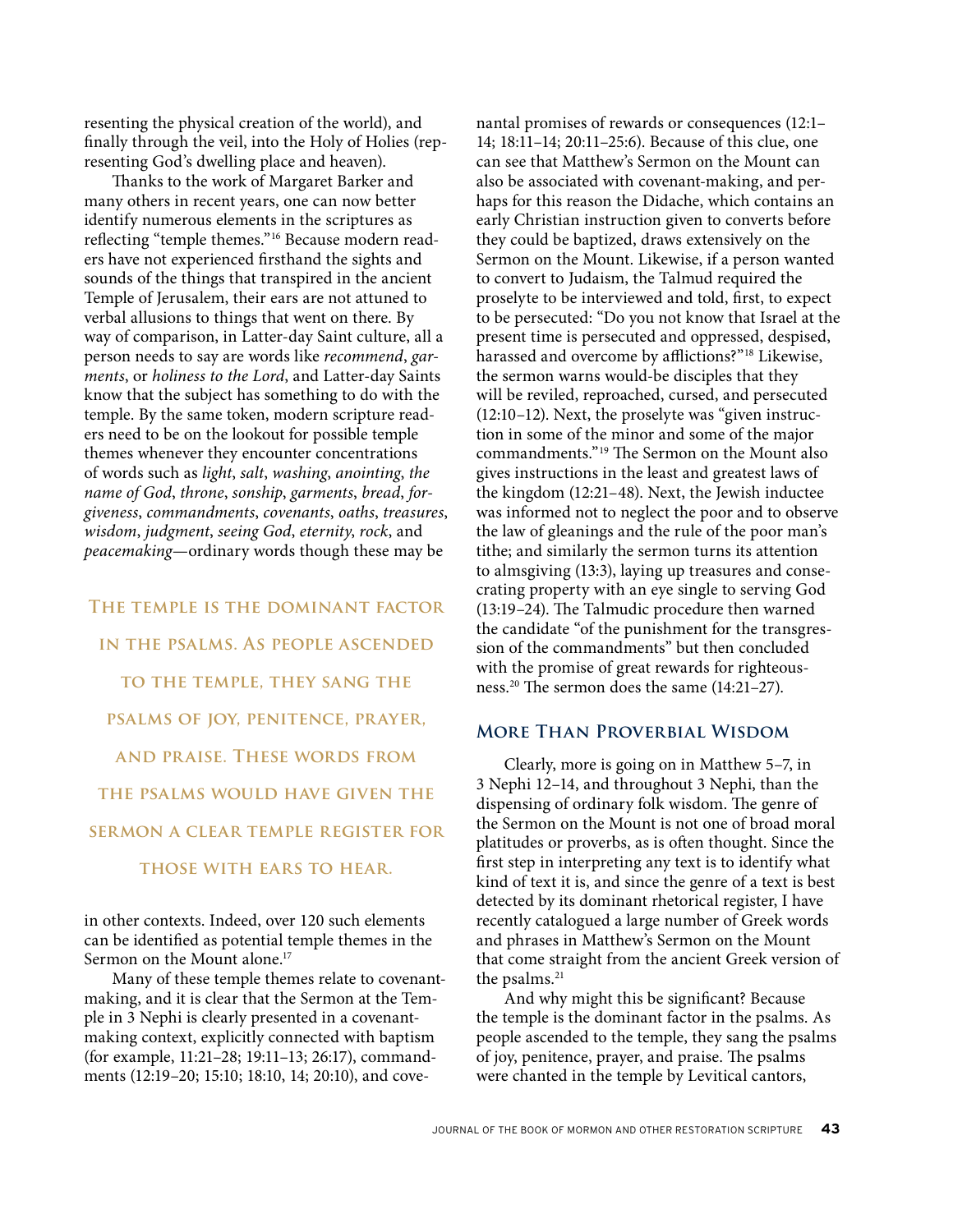sung by dispersed Jews yearning for the temple, and by families giving thanks for the blessings of the temple.22 These words from the psalms would have given the sermon a clear temple register for those with ears to hear.

Thus each allusion to the psalms in the Sermon on the Mount adds corroboration to its temple genre and thus supports its temple setting in 3 Nephi. For example, the word *makarioi*, "blessed will be" in Matthew 5, is also the very first word in Psalm 1:1, and it goes on to appear twenty-five more times in the psalms.

Psalm 37 unmistakably conjoins the words "meek" and "inheriting," as in Matthew 5:5.

The words "filled" and "righteousness" stand together in Psalm 17:15, as they do in Matthew 5:6.

Psalm 32:11 issues a double call: "Be glad in the Lord, and rejoice (*agalliasthe*)!" A double call, rejoice and be exceeding glad, also can be heard in Matthew 5:12, using the same word that appears often in the psalms, *agalliasthe*, meaning "hallelujah."

The warning in Matthew 7:6, "lest they trample [your pearls] under their feet, and turn again and rend you," echoes Psalm 50:22 (RSV), "lest I rend, and there be none to deliver."

The two diverging ways in Matthew 7:13–14, namely the wide "way" (*hodos*) and the narrow "way" (*hodos*), emerge right from Psalm 1:6, which reads, "For the Lord knoweth the way (*hodos*) of righteousness: but the way (*hodos*) of the ungodly will perish."

Verse 8 of Psalm 94 contrasts the wise man and the foolish man, using the same root words, *phroni-* Old Testament temple texts in the Septuagint, such as the dedicatory prayer for the Temple of Solomon in 1 Kings 8, or the futuristic vision of the ideal temple in Ezekiel 40–48.

It is interesting to me that when the sermon talks about putting your lamp on a candlestick/ lampstand, the Greek word there is *luchnia,* which happens to be the word for the menorah. This word is unforgettably concentrated nine times inside of only six verses in the instruction in Exodus 25 about the construction of the tabernacle.

Being "perfect," *teleios*, recalls not only the technical use of this term to describe complete initiation into the mysteries, but also the word *teleiosis*, which is the temple-significant word for "consecration" in Exodus and Leviticus.23

Readers may well be surprised by the number of phrases in the Sermon on the Mount that repeat or allude to temple texts. Of the 383 words in the total vocabulary of the Sermon on the Mount, onethird of them cast a long temple shadow. While the individual significance of each may be small, the cumulative effect of all these verbal echoes only increases the likelihood that attuned listeners would have deeply appreciated the temple register of the Sermon on the Mount as it shed light on the nature of the new covenants they were making. And significantly, Jesus typically spoke in two registers: one at an obvious, ethical level, and the other at a more veiled level. Indeed, it is possible that the Sermon on the Mount might have served in a temple-like way to lead people upward into the presence of God.

### **Attuned listeners would have deeply appreciated the temple register of**

### **the Sermon on the Mount as it shed light on the nature**

### **of the new covenants they were making.**

*mos* and *mōros,* found in Matthew 7:24–26.

Words as distinctive as the Greek *anomia*, used in Matthew 7:23, "depart from me, ye that work iniquity (*hoi ergazomenoi tēn anomian*)," come straight from Psalm 6:8, "Depart from me, all ye workers of iniquity (*hoi ergazomenoi tēn anomian*)." But most of these significant parallels usually go completely unnoticed.

Moreover, many other Greek words in the Sermon on the Mount appear multiple times in other

These temple connections carry over into our reading of 3 Nephi. In the temple setting expressly supplied by 3 Nephi, it is easy to identify here laws regarding evil speaking (12:22), adultery (12:27–30), gospel love (12:39–44), and consecration (13:19–24). It is also easy to imagine people covenanting to keep those laws by answering simply "Yea, yea," or "Nay, nay," as instructed in the sermon (12:37), or to think of a group prayer being offered (13:9–13), or of people being anointed (13:17) or clothed in garments more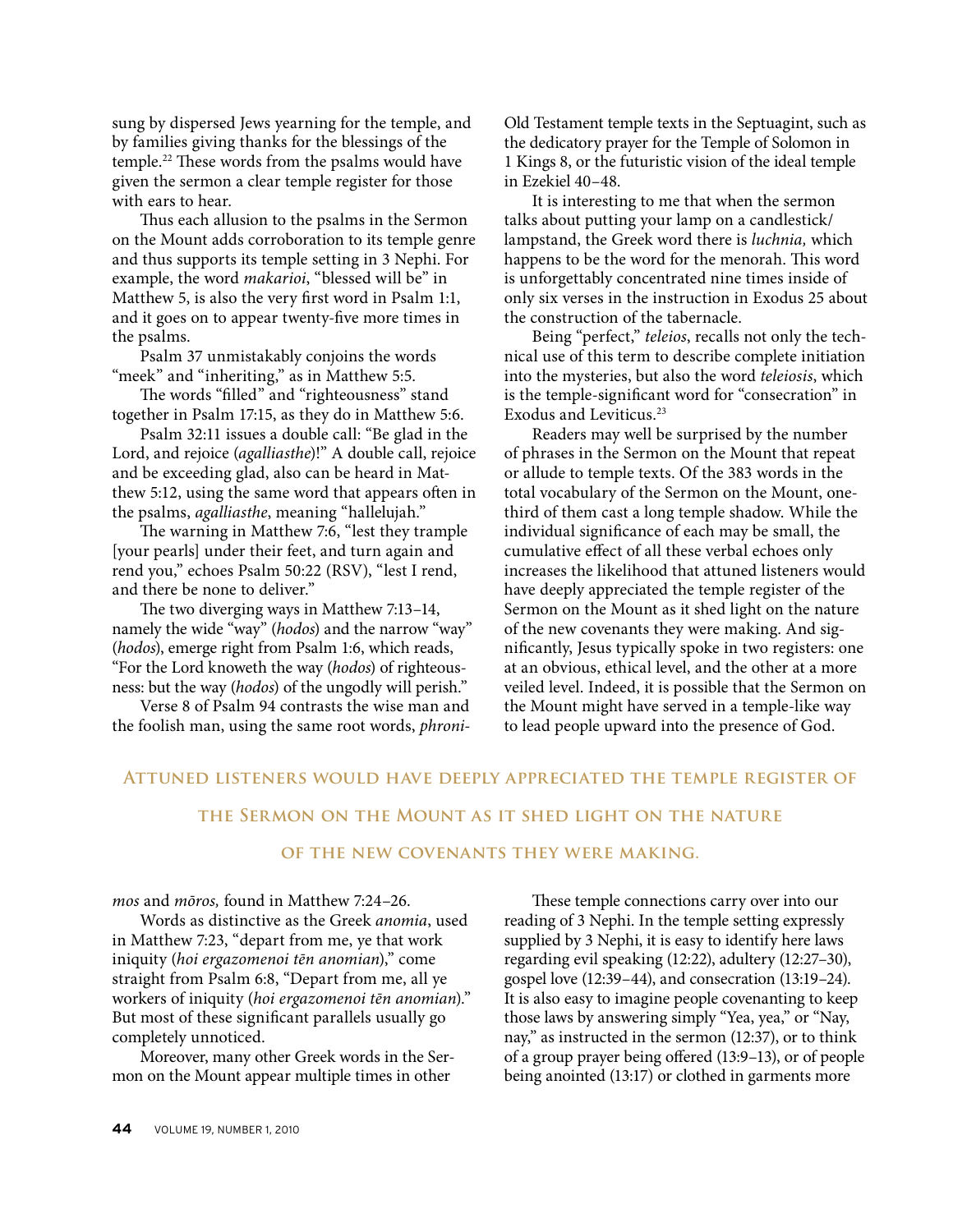glorious than Solomon's (13:28–30), as mentioned in the Sermon at the Temple or Sermon on the Mount.

Moreover, new research now allows one to appreciate the overall structure of the sermon as a marvelous ascension text. It begins by placing its hearers in a lowly state and then, step by step, guides them to its climactic end, being welcomed into the presence of God. Through twenty-five stages, it builds in an overall crescendo. Rituals of ascent were common enough in antiquity, from Enoch's ascent into the tenth heaven in the book of *1 Enoch*, to Paul's being taken up into the third heaven (2 Corinthians 12:2). Roots of the heavenly ascent motif reach deeply into Akkadian mythology, Greek mystery religions, and Gnostic literature, and these rituals were of a piece with the temple.24

In particular, individual thematic escalations accentuate the sermon's overall path of ascent.<sup>25</sup> Often these steps build in three stages, from an initial concern about one's obligations toward (1) others (mainly in Matthew 5 or 3 Nephi 12), to a second concern about (2) personal and secret virtues (mainly in Matthew 6 or 3 Nephi 13), and finally culminating in (3) qualities of God and holiness (in Matthew 7 or 3 Nephi 14). The threefold pattern here reflects the three elements in the two great commandments: Loving (1) others as (2) ourselves, and serving (3) God, our master, with all our hearts, might, minds, and strength.

Similarly, prayer is mentioned three times in the sermon. At first, we are told to pray for *other* people, particularly our enemies (Matthew 5; 3 Nephi 12). Second, we are told to pray for ourselves: "forgive us our *own* trespasses" (Matthew 6; 3 Nephi 13). Finally, in the third stage, our prayers ask for gifts from our *Father in Heaven*, and all those who put up a threefold petition (ask, seek, and knock) are told that it shall be opened to them (Matthew 7; 3 Nephi 14).

Concerning generosity, first, one is told in Matthew 5 and 3 Nephi 12 to give generously to *others*, if people ask for clothing or assistance. Second, in Matthew 6 and 3 Nephi 13, one is told to give of our own accord and in secret for our *own* eternal benefit. Finally, in Matthew 7 and 3 Nephi 14 one becomes able to give good gifts even as *God the Father* does, doing all things unto others as they would have done to themselves.

Likewise, punishments are mentioned three times: socially, the salt that is cast out is trodden

underfoot by men because it has become useless to *other* people. Second, when a person jeopardizes his *own* eternal well-being, it is better for him to cut off his own hand than to lose his entire soul. And third, all those who cast the holy thing before swine will find themselves torn by dogs and trampled by pigs, seemingly seen here as instruments of *divine* punishment.

Other examples of escalation could be given, showing that in the experience of this ascent a fundamental unity of the sermon is found. Just as the Sermon on the Mount begins on a mountain, it ends by talking about the wise man who builds upon that mountain, by not only hearing but actually patterning his house of righteousness after God's holy house. Progressively, through these stages of ascent, there comes first fulfillment of the law amidst the people of Israel, next perfection of each individual, and finally hearing the Lord himself say, "Enter," not "Depart" (3 Nephi 14:21–23).

# **Third Nephi and the Holy of Holies**

If entrance into the presence of God is the end to which the Sermon on the Mount and the Sermon at the Temple both lead, readers should consider the profound connections between the heart of 3 Nephi and the inner sanctum of the temple. For example, under the old law, entrance into the Holy of Holies and into the presence of the Lord was the unique privilege of the High Priest.<sup>26</sup> His privilege of entering into the presence of God foreshadowed or typified the same honor that will come to all of God's righteous children, and as Jesus fulfilled and expanded the former law when he delivered the Sermon on the Mount and the Sermon at the Temple, he extended the covenantal promise of this sacred privilege to all worthy men and women, who will stand someday in the literal presence of God. For this reason, I wish to suggest that knowing as much as possible about the symbolic aspects of the Holy of Holies and its connected holy places opens to view many ways in which aspects of the Holy of Holies symbolized the coming of the Lord in holiness to his people in general and the wondrous mysteries of the glorious things that happened in 3 Nephi 11–28 during Jesus's three days at the Temple in Bountiful in particular.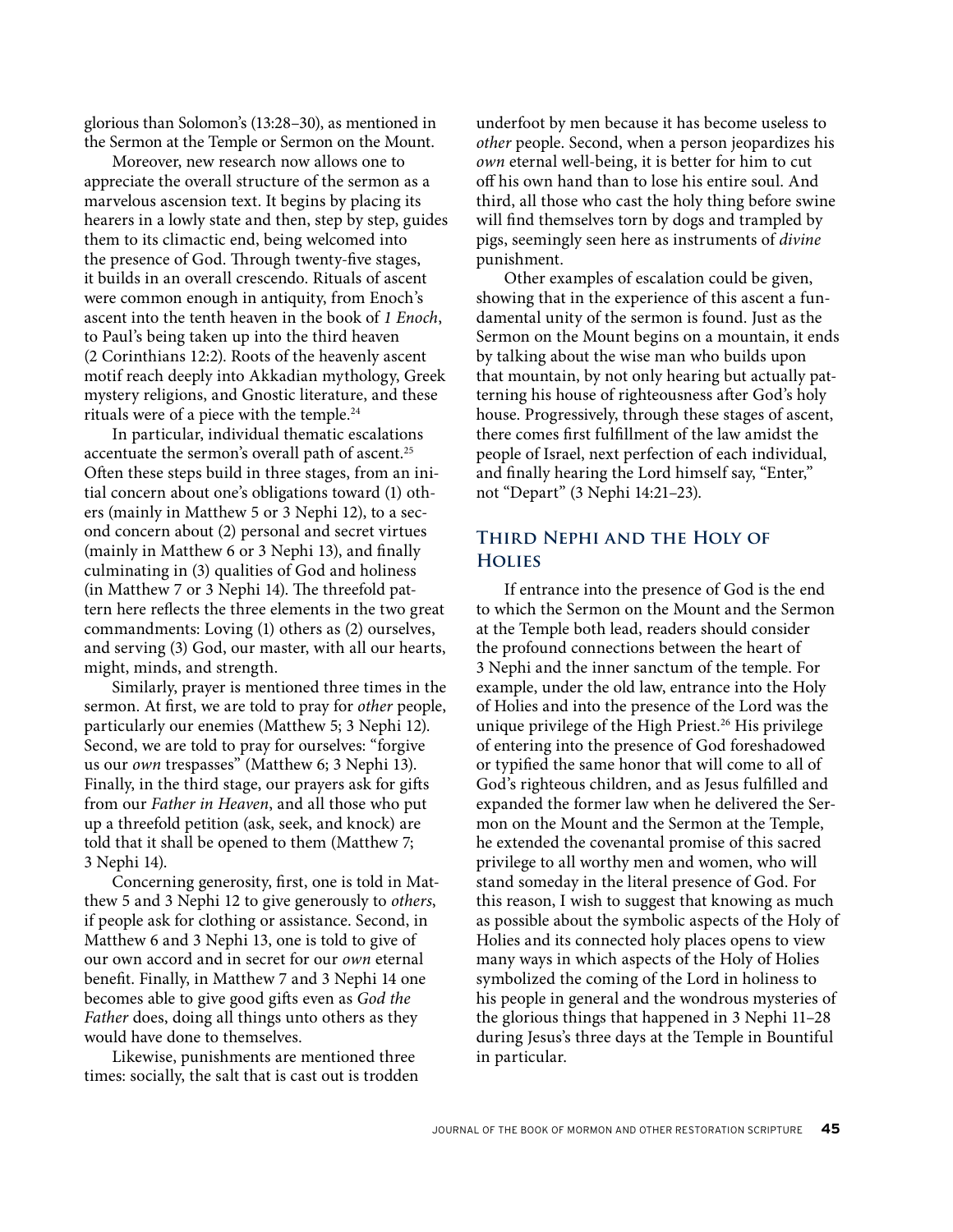From several rather sacred, and thus appropriately cryptic, texts in the Bible, the Dead Sea Scrolls, and the Enoch literature, it is possible with great caution to reconstruct basic things that were present or occurred in the Holy of Holies.<sup>27</sup> Knowing things as they did from the plates of brass and from their own temple tradition, which dated back to Lehi and Nephi, who had seen "the things of the Jews" in Jerusalem with their own eyes (2 Nephi 25:5), the Nephite high priests may well have understood some of these characteristic features of things closely associated with the Holy of Holies—all of which bring to mind details reported throughout 3 Nephi. The following discussion, which proceeds mainly in scriptural order from 3 Nephi 11 to 3 Nephi 28, focuses primarily on unique features of the Holy of Holies; however, several of these elements may pertain also or more directly to the adjacent and integrally connected *hekal*, for as Menahem Haran has said, "neither of [these chambers] ha[d] any significance without the other."<sup>28</sup> Consider the following:

*Presence.* The Holy of Holies was strongly associated with God's presence.<sup>29</sup> In the Holy of Holies, the High Priest was said to stand in the presence of God, as Moses and the twenty-four elders had stood in the presence of God on the holy Mount, Mount Sinai (Exodus 24:10). As God then guided Israel in the wilderness in a cloud, so the cloud of incense in the Holy of Holies marked his presence there.<sup>30</sup> Likewise, in 3 Nephi, the people of Bountiful were privileged to stand in the very presence of God: "He came down and stood in the midst of them" (3 Nephi 11:8). It is as if they had been admitted into the Holy of Holies.

*Silence.* The holy place in the Temple of Jerusalem is spoken of as "the sanctuary of silence,"31 based on Habakkuk 2:20: "The Lord is in his holy temple: let all the earth keep silence before him." The greater the holiness, the more profound the silence. Then and now, temple experiences begin with awe and unfold in silence. As Jesus descended to the Temple in Bountiful, the people looked up, focused on him, and "durst not open their mouths, even one to another" (11:8). Such reverence befits the holiest of places.

*Timelessness.* In the Holy of Holies, it was as if time stood still, inasmuch as the temporal world was transcended there.<sup>32</sup> Perhaps symbolizing this, the signs of great lights at the time of Jesus's birth

made it appear as if the sun had stood still, for it was "one day and a night and a day, as if it were one day" (Helaman 14:3; 3 Nephi 1:15). Indeed it seems that the place where the visit of Christ happened is more important to Nephi than the date when it happened. Neither Nephi nor Mormon give the date of this appearance. Indeed, as one moves further into Nephi's book, time references fade into the background and eventually disappear entirely. Jesus will teach there for three days, after which he returned "oft" (3 Nephi 26:13) to instruct the people further, but Nephi's record does not say whether those visits occurred once a week, once a month, regularly, or

**Now these Nephites ate the sanctified bread in remembrance, not of the broken body or of the suffering of the Lord, but of the unforgettably glorified physical body, "which I have shown unto you" (3 Nephi 18:7). Their sacrament**  WAS, QUITE LITERALLY, A SACRAMENT **of "shew" bread, of the bread of life that had been shown to them, the bread of a resurrected being which they had not only seen but also touched and whose hands had touched them.**

at unexpected moments. These record keepers do not seem to want their readers to be thinking about time, which is characteristic of sacred experiences in which time is left behind and the broader vistas of eternity are opened to spiritual eyes. As a result, 3 Nephi has no usual storyline, no heroic action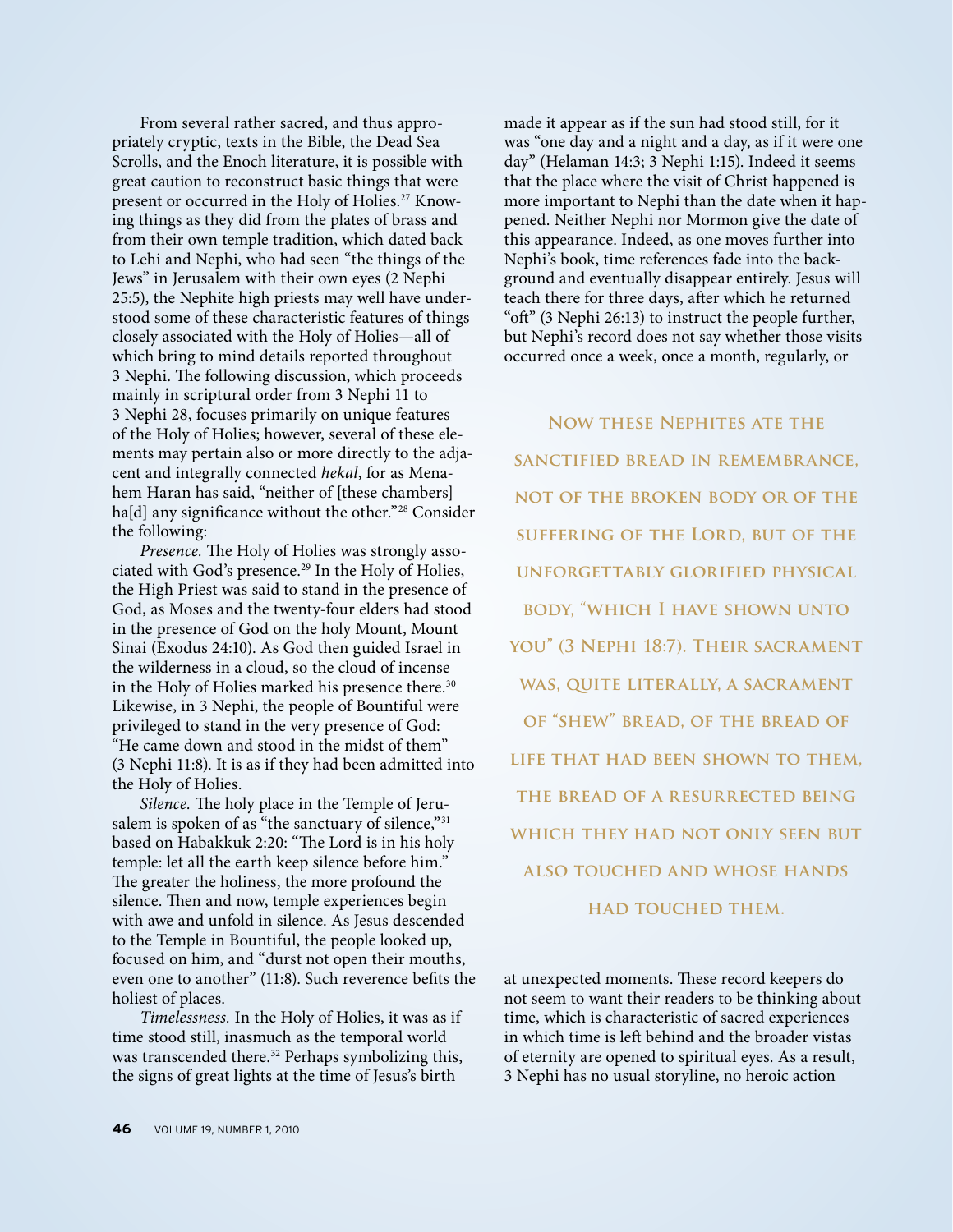scenes, and no sensational narrative attractions. These chapters blend into one great whole, as supernal truths and texts usually do.

*The Word of the Lord.* From the presence of the Lord in the temple, says Psalm 17:2, the word of the Lord comes forth as his "oracle."<sup>33</sup> It was in the Holy of Holies that Isaiah saw the Lord "sitting upon a throne, high and lifted up, and his train filled the temple" (Isaiah 6:1), and there the word of the Lord was given to him. Throughout 3 Nephi, one hears in abundance the word of the Lord. He himself spoke. He identified himself: "He stretched forth his hand and spake unto the people saying: Behold I am Jesus

Christ, whom the prophets testified shall come into the world" (3 Nephi 11:9–10). He delivered the very words of God the Father, with whom he was "one" (3 Nephi 28:10).

*High Priesthood.* While all the inner courts of the temple were the realm of the priests, the Holy of Holies was the special domain of the high priesthood, "the preserve of the high priesthood,"34 where all the angelic hosts were "dressed as the high priests."35 In 3 Nephi, dispensations of priesthood authority are prominent. In 3 Nephi 11, twelve disciples were called and given the power and instruction on how to function in the baptismal ordinance of the Aaronic Priesthood, and the people were then told to give strict heed to the words of these teachers and servants: "Blessed are ye if ye shall give heed unto the words of these twelve whom I have chosen from among you to minister unto you, and to be your servants" (12:1). Then in 3 Nephi 18, at the end of that first day, these twelve were ordained to a higher priesthood, which gave them the power to bestow the gift of the Holy Ghost (18:37; Moroni 2:1–3).

*Covenant.* In the Holy of Holies was placed the ark of the covenant,<sup>36</sup> containing the Ten Commandments and perhaps other parts of the books of the law which together formed the law of the covenant. Over the ark of the covenant was a covering of solid gold, called the mercy seat, made up of two cherubim whose wings overshadowed the tablets of law (1 Kings 8:6–7), symbolizing the heavenly throne, $37$  this all being the evidence of "a contract"



Minerva K. Teichert (1888-1976), *The Sacrament*, 1950-1951, oil on masonite, 36 x 48 inches. Brigham Young University Museum of Art, gift of the artist.

between" God and his people.<sup>38</sup> Later in 3 Nephi, the Lord will interpret and explain the meaning of several of the Ten Commandments, and he will give commandments which the people will oblige themselves, by way of covenant,<sup>39</sup> to obey, as they partake of the emblems of his flesh and blood (3 Nephi 18:10). In return for their covenantal commitment, the mercy of the Lord will be extended to them before the throne and judgment seat of God.<sup>40</sup>

*Commandments.* Next, in 3 Nephi 12–14, Jesus gave the people a series of instructions that relate closely to temple laws and commandments. These involve the inward observance of the Ten Commandments, which were kept in the Holy of Holies in the ark of the covenant (1 Kings 8:9; Hebrews 9:4) and were read daily in the courts of the Temple of Jerusalem.<sup>41</sup> The people were instructed to fast, wash, and anoint their face and head (3 Nephi 13:17). They were also told that, if they brought their sacrifice to the altar and there remembered that their brother had aught against them, they had to leave the altar and first reconcile and eliminate all contention or disputation, "with full purpose of heart" (3 Nephi 12:24),<sup>42</sup> preparing them to proceed further.

*Shewbread.* The daily shewbread was a sacred presence just outside the Holy of Holies, reminiscent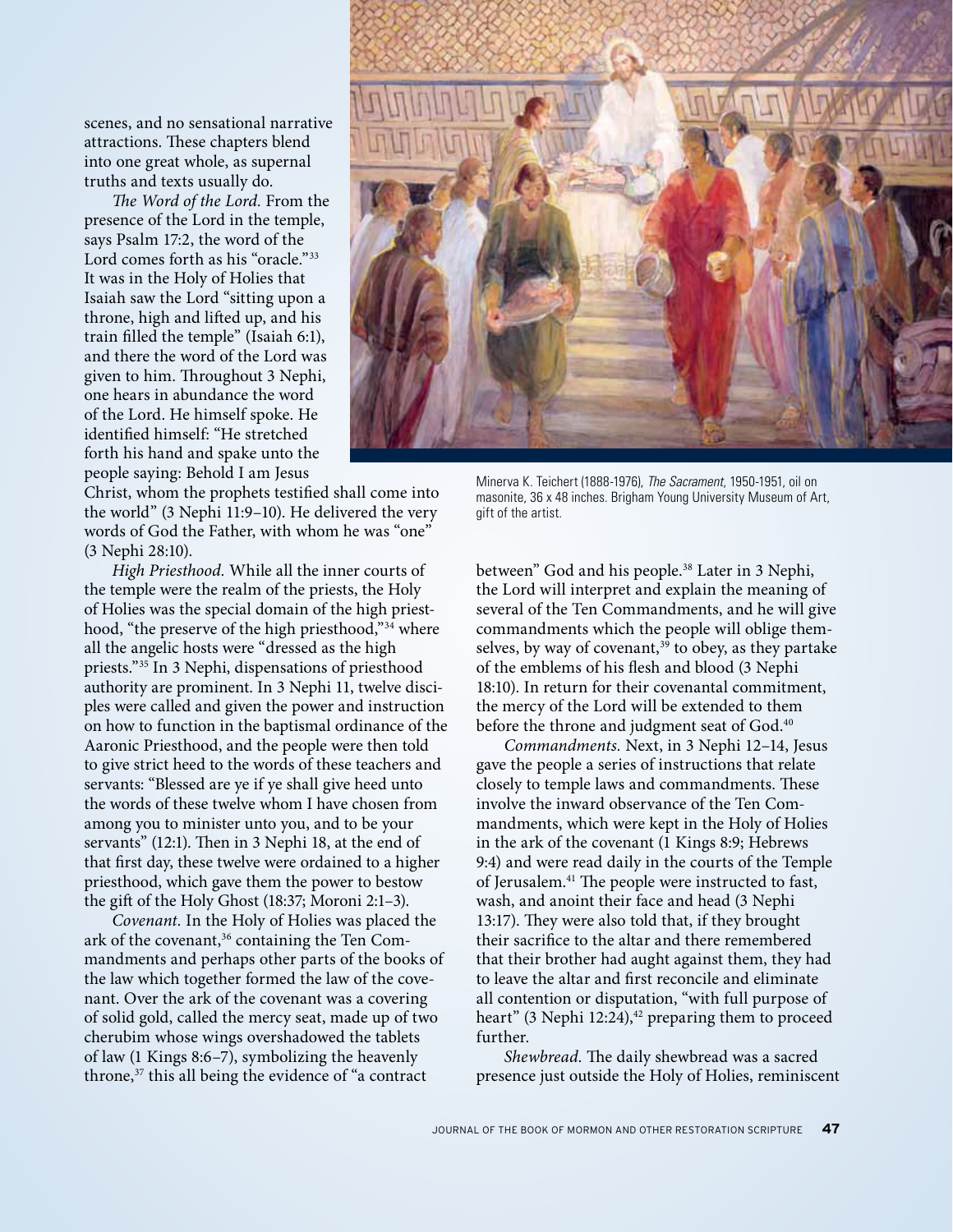of the manna given by God to his people in the wilderness<sup>43</sup> and "eaten by the priests 'in a holy place.'"44 Now these Nephites ate the sanctified bread in remembrance, not of the broken body or of the suffering of the Lord, but of the unforgettably glorified physical body, "which I have shown unto you" (3 Nephi 18:7). Their sacrament was, quite literally, a sacrament of "shew" bread, of the bread of life that had been shown to them, the bread of a resurrected being which they had not only seen but also touched and whose hands had touched them.

*The Divine Name.* The holy name of Jehovah played an important role in the Holy of Holies. The High Priest wore a gold plate on his forehead with "Holiness to the Lord" inscribed upon it (Exodus 28:36).45 In 3 Nephi 18, all the people took upon themselves the name of Jesus as he ministered the bread and wine to the multitude. It had been promised in the tabernacle of Moses: "They shall put my name upon the children of Israel, and I will bless them" (Numbers 6:27).

*Purity.* The Holy of Holies was a place of supreme purity, even more than elsewhere in the temple. After administering the sacrament of "the wine of the cup" (3 Nephi 18:8), and following stern warnings about the need to pray, especially in families, Jesus gave the Nephites explicit instructions about the need for purity and worthiness to participate in these sacred ordinances (18:28–29), just as worthiness to enter the temple had always been required: "Who shall ascend into the mountain [temple] of the Lord? . . . He who hath clean hands, and a pure heart" (Psalm 24:3–4, my translation).

*Prayer.* Prayer and supplication permeated every part and purpose of the holy temple (1 Kings 8:28– 53). Jesus's second day with the Nephites began as the people assembled again at the temple (3 Nephi 19:3), having spent the night rushing around telling everyone who had missed the first day to be sure to drop whatever they were doing and not to miss what might come next. The twelve disciples began by repeating to the company the "same words which Jesus had spoken—nothing varying from the words which Jesus had spoken"—the day before (3 Nephi 19:8). Verbatim repetition was beneficial not only for those who were hearing for the first time but for those who had already heard. The disciples then led the people in profound prayer.

After they prayed, they were all baptized and received the blessing of the Holy Ghost; and as

angels ministered to them, the Lord came into their midst. He asked them to pray again, as he prayed, giving thanks to God, asking for faith and that their hearts be set upon righteous desires, unity, and purity.46

*Unity.* The Holy of Holies can be seen as representing Day One of the Creation inasmuch as all things emanate from its primordial state,<sup>47</sup> in which things were undifferentiated and the opposites that characterize this world had not been separated. All that happened in the Holy of Holies derived its truth, power, and goodness from the One, so that all might once again become one with God and with each other.<sup>48</sup> In John 17, in what is called by New Testament scholars his great high priestly prayer, Jesus prayed for unity between himself, the Father, his twelve apostles, and all those who would believe their words. A salient point encountered in 3 Nephi highlights this same element of unity. In 3 Nephi 19, Jesus first offered another exquisite high priestly prayer to the Father "for all those who shall believe on [his disciples'] words, that they may believe in me, that I may be in them as thou, Father, art in me, that we may be one" (19:23), so that "I may be glorified in them" (19:29). In the end, Jesus "expounded all the scriptures in one" (23:14) and declared "the Father and I are one" (28:10). The mystery of unity was one of the greatest revelations and blessings of the Holy of Holies, and this theme is certainly prevalent in 3 Nephi.

*Perfect Order.* This holiest of all chambers was thought of as a place of supreme order and perfection, and this was represented by the fact that the Holy of Holies of the tabernacle was a "perfect cube,"49 10 cubits by 10 cubits by 10 cubits, a perfect number<sup>50</sup> in all three dimensions. Here, in an architectural sense, eternal oneness became three-dimensional, and thus in this place heaven and earth could meet. Although there may also be other factors at work here, it is worth noting in this connection that many things happen in threes in 3 Nephi: the destruction and tempest lasted three hours (8:19), the darkness lasted three days (8:3), the voice of the Father spoke from heaven three times (11:5), Jesus prayed three times (19:19; 19:27; 19:31), and he appeared at the temple on three consecutive days  $(26:13).$ <sup>51</sup>

*Blessing.* The entire temple was a house of blessing, and so it was in 3 Nephi as well. In the Temple of Jerusalem a beautiful prayer was offered twice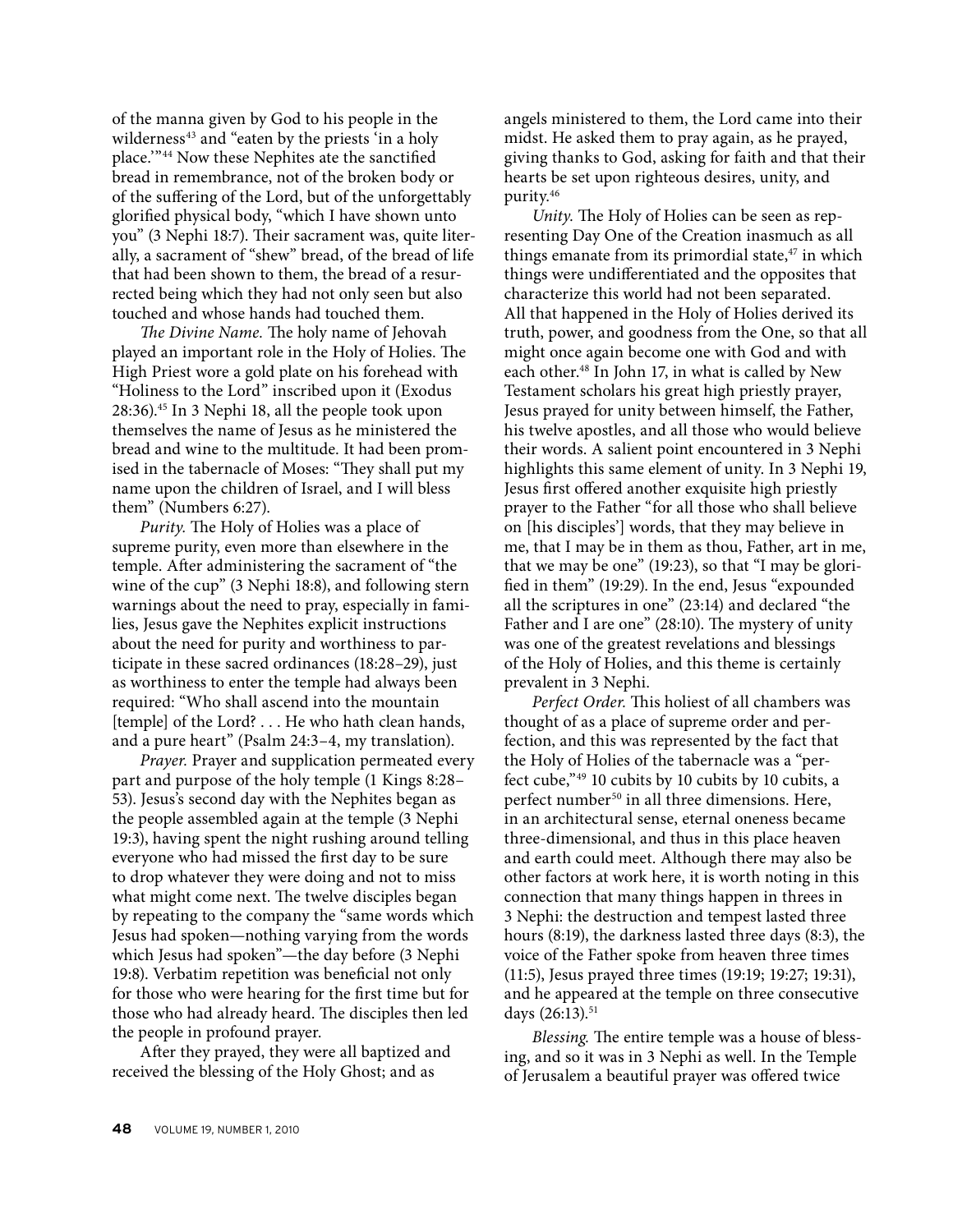each day at the time of the daily sacrificial services known as the Tamid. This priestly blessing, found in Numbers 6, took place at the altar in the court outside the Holy Place. It reads, "The Lord bless thee, and keep thee: The Lord make his face shine upon thee, and be gracious unto thee: the Lord lift up his countenance upon thee, and give thee peace" (Numbers 6:24–26). What could be a more explicit bestowal and fulfillment of that famous priestly blessing, as Matthew Grey has shown so well, than these words coming next from 3 Nephi 19:25? "And it came to pass that Jesus blessed them; . . . and his countenance did smile upon them, and the light of his countenance did shine upon them."52 Quoting Isaiah, the resurrected Lord additionally covenanted and promised the people, "Great shall be the peace of thy children" (3 Nephi 22:13).

*Whiteness of the Garments.* The seraphim or cherubim were also there in the Holy of Holies (one knows little about these beings except that they were apparently burning bright), along with concourses of angels (as seen by Lehi in 1 Nephi 1:8), who were the hosts of heaven or ministers in "flaming fire" (Psalm 104:4), $53$  all in "garments of glory." $54$  It was "a place of fire."55 Similarly, angels abound in 3 Nephi (17:24; 19:14–15; 27:30). The burning whiteness of the robes of Jesus and of others attract special attention in 3 Nephi. Jesus initially appeared "clothed in a white robe" (11:8). On the second day, he came in even greater glory, in radiant "garments" (19:25). After the people prayed, they were "encircled about as if it were by fire" (19:14), reminiscent of the seraphim (Isaiah 6:2, 6) or the radiance of the glorious presence of God; and as Jesus blessed the people, they became "as white as the countenance and also the garments of Jesus; and behold the whiteness did exceed all the whiteness, yea even there could be nothing upon earth so white as the whiteness thereof" (19:25). His disciples became even as white "as Jesus" (19:30).<sup>56</sup> The day before, Jesus had promised his twelve disciples that they would be given garments even more glorious than Solomon: "I say unto you, that even Solomon, in all his glory, was not arrayed like one of these, . . . even so will he clothe (endow) you, if ye are not of little faith" (13:29–30). Garments of such whiteness and glory belong first and foremost, not on earth, but in the temple, a model of heaven on earth.

*Joy.* In the "presence" of the Lord, sings Psalm 16:11, is the "fulness of joy." The entire temple was

a place of peace and joy, culminating in the Holy of Holies, which enshrined divine joy. Indeed, the word *joy* appears three times in 3 Nephi 17: in verse 17, "no one can conceive of the joy which filled our souls at the time we heard him pray for us unto the Father"; in verse 18, "so great was the joy of the multitude that they were overcome"; and in verse 20, when Jesus himself exclaimed, "Behold my joy is full." On day two, Jesus quoted from Isaiah 52, "Then shall they break forth into joy" (20:34), and at the end of day three, Jesus exclaimed, "Behold, my joy is great, even unto fulness," and declared that "even the Father rejoiceth"  $(27:30).$ <sup>57</sup>

*Awe.* The Holy of Holies was a place of amazement and wonder.<sup>58</sup> Things that occurred in 3 Nephi caused the people of Nephi to marvel and wonder about many things. They were "marveling and wondering" when the theophany of the resurrected Lord commenced (11:1). When they "marveled, and wondered" (15:2) about how all things had become new, to allay their concerns, Jesus gave direct assurances in 3 Nephi 15 that he was Jehovah, the Giver of the Law and the Light of the World, who could therefore fulfill the law and give eternal life. As they touched and recognized the prints in his hands, "they did fall down at the feet of Jesus, and did worship him" (11:17). All of these "marvelous things" (17:16, 17; 26:14, 16) and "marvelous . . . words" (19:34) are important disclosures, fully at home among the mysteries of the temple.

*House of Israel's God.* Following his initial sermon on his first day in Bountiful and extending into the second day, Jesus spoke of the covenant of the Father with the House of Israel. He first explained that other sheep would not be so privileged to hear his voice in person, whereas the righteous Nephites had "both heard my voice, and seen me" (3 Nephi 15:24). Only members of the house of Israel were permitted to enter into the inner precincts of the temple, going beyond the outer court (or the Court of the Gentiles as it was later called in the Temple of Herod), where those "other sheep" previously had to stop. Now, however, in 3 Nephi 16, as Jesus went on to explain, if the Gentiles would repent and be numbered among the house of Israel, the words of Isaiah would be fulfilled that "the Lord hath comforted his people, he hath redeemed Jerusalem; . . . and all the ends of the earth shall see the salvation of God" and shall see God "eye to eye when the Lord shall bring again Zion" (3 Nephi 16:18–20). Nothing was more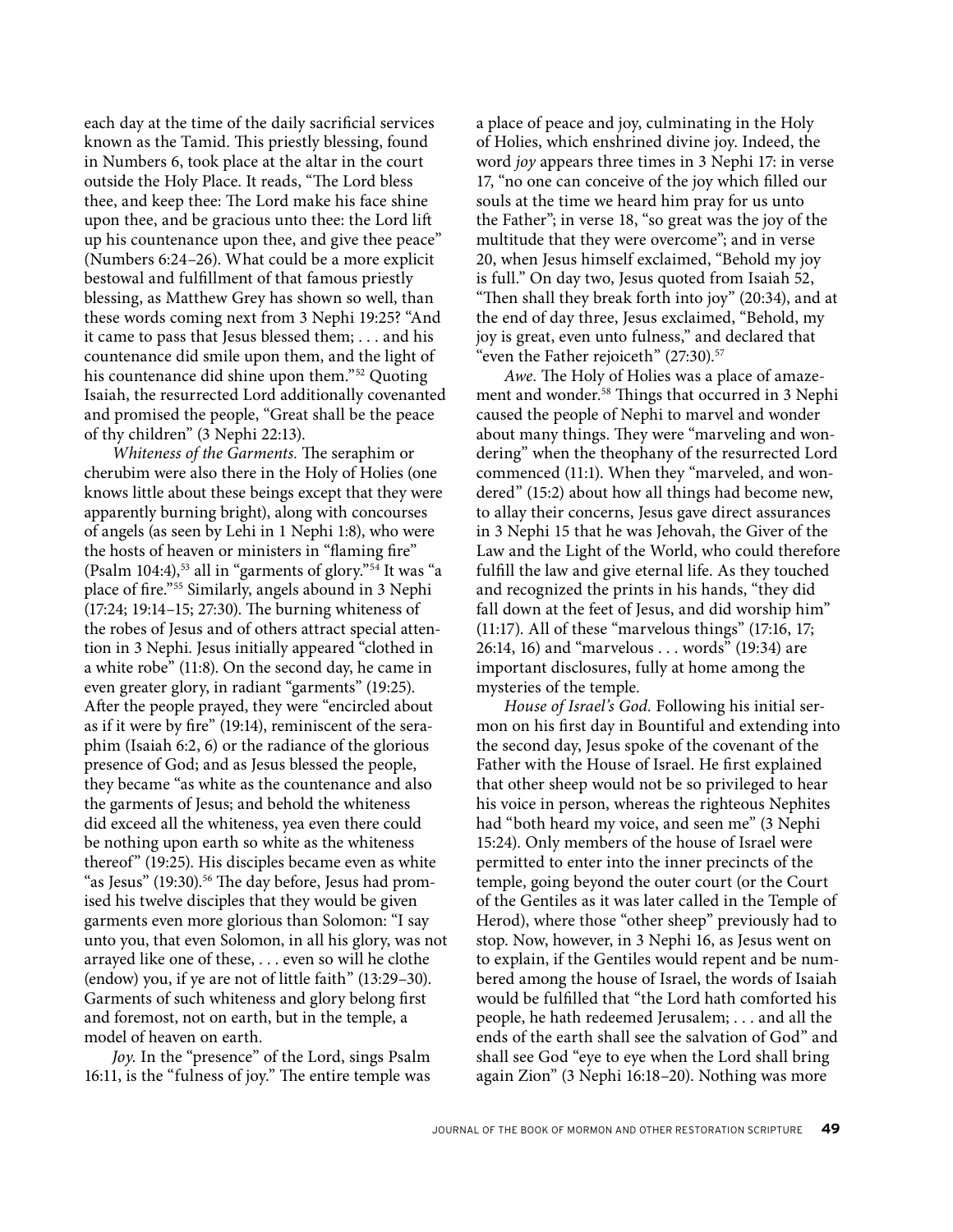central to the holy temple than redemption, salvation, and seeing God.

Jesus subsequently turned his attention next to the sacred promises made by the Father and the Son to their covenant people. Just as he had given the Sermon at the Temple on the first day (3 Nephi 12–14) instructing the people concerning their obligations in their covenant relationship with God, on the second day he gave another uninterrupted sermon of close to the same length (3 Nephi 20–22, appropriately called the

"Father's Covenant People Sermon") $59$  detailing the irrevocable commitments that God makes as his part of this two-way covenant relationship. Indeed, in these three chapters the dominant words are *the Father* (39 times), *covenant* (16 times), and *people* (35 times). The Father and the Son can be counted on, absolutely, to keep their side of the covenant, sworn in the temple that day. They will never forget. They will "lay thy stones with fair colors, and lay thy foundations with sapphires, . . . and all thy children shall be taught of the Lord" (3 Nephi 22:11–13; compare Isaiah 54:11–13).

**He stood in the middle, children in a circle around him, parents in an outer circle around them. He spoke words which could not be written; things happened that they both saw and heard (3 Nephi 17:11–17). Jesus also prayed for the parents (17:17), wept for joy, blessed the children one by one, and, turning to the parents, said, "Behold your little ones" (17:23).**

Temple themes abound in this covenant sermon, which mentions a new ark of the covenant, which, like Noah's ark, will carry his people when they might be tossed with tempests (3 Nephi 22:9, 11). It assures that, as God has sworn, "the covenant of my peace" shall not be removed (3 Nephi 22:10). He will deliver his people from their adversaries (especially the great adversary). He will bring in the New Jerusalem, with its new millennial temple, to bless all the kindred of the earth in fulfillment of the Abrahamic covenant. And when these words, from the Holy of Holies of the Book of Mormon, come forth into the world, this shall be a sign to all the world "that the work of the Father hath already commenced unto the fulfilling of the covenant which he

hath made unto the people who are of the house of Israel" (3 Nephi 21:7). That work has everything to do with the work of the temple.

*Hidden Things.* In the Holy of Holies, one learned the hidden or secret things and how everything lives.<sup>60</sup> There one could in some unknown way "gaze on the mystery"<sup>61</sup> of the plan of existence, and could see things which cannot be spoken but must remain "hidden from public gaze."62 In 3 Nephi 15–16 and 20–22, the Nephites learned of

> God's great plan of happiness, of his covenants with the house of Israel, and how he will bless all the nations of the earth. On each of the three days, Jesus spoke words that could not be written (3 Nephi 17:15; 19:32, 34; 26:6), perhaps not only because he said so many things or because language was inadequate, but also because the things they saw and heard were too sacred. Jesus had told the people that they must not cast pearls before swine or "that which is holy" before the dogs (3 Nephi 14:6); and since they had covenanted not to do so, he could teach them things that were not to be written.

*Prophecy.* In the Holy of Holies, prophetic words were received (see Isaiah 6:8–13) and heavenly books of remembrance were kept (Revelation 5:1), and in 3 Nephi, prophetic records next play a prominent role. In 3 Nephi 23, the Lord affirmed the gifts of prophecy. He also commanded the people to search diligently the words of the prophet Isaiah (3 Nephi 23:1). He took time to correct the Nephite record so that it would include the fulfillment of the prophecy by Samuel the Lamanite about many saints arising from the dead at the time of the death of the Savior (3 Nephi 23:13). This event showed the reality of the afterlife, given to ordinary mortals because of the resurrection of the Savior. Jesus then quoted the last two chapters of Malachi, in which that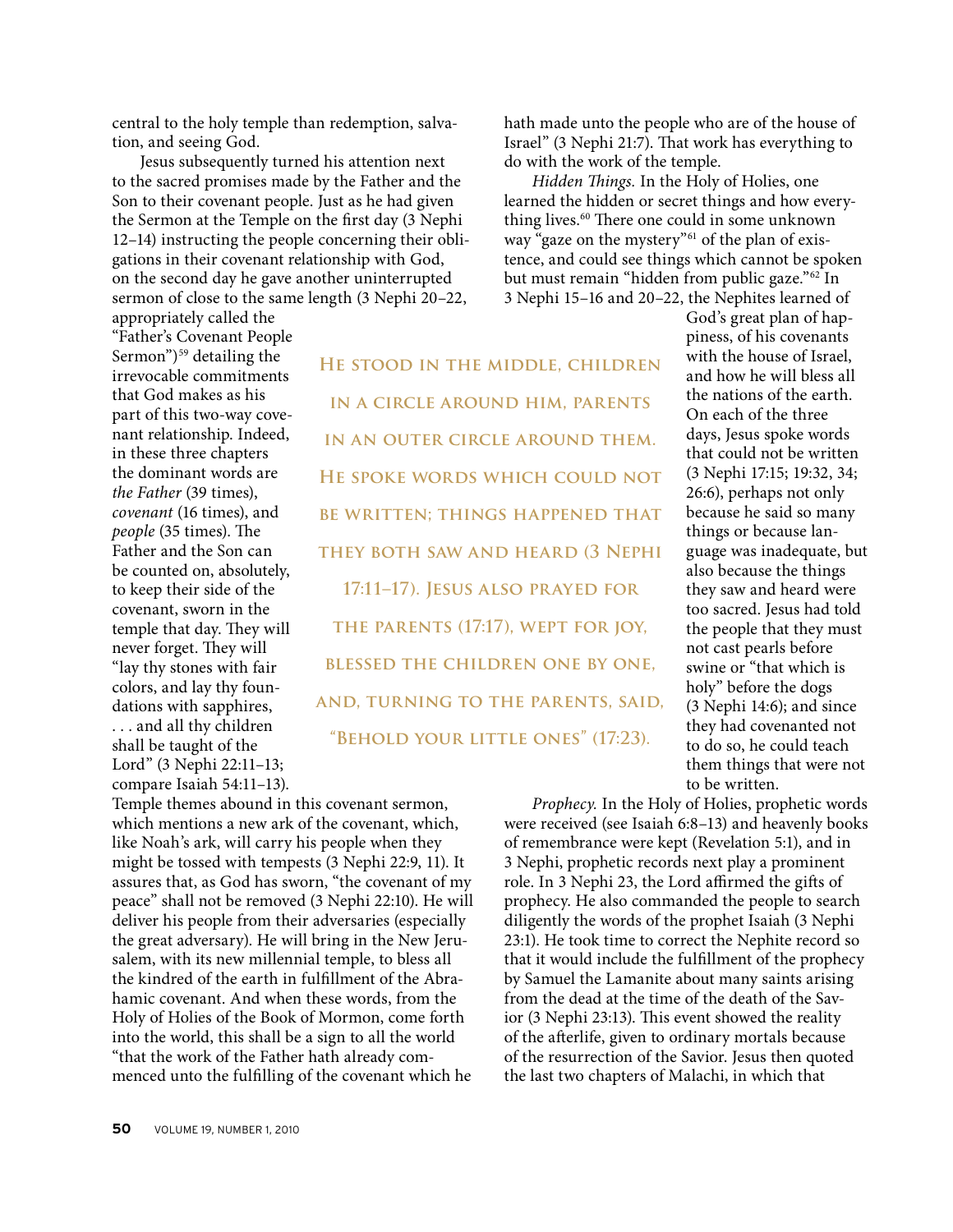prophet spoke of the coming of "a messenger of the covenant" to the temple (Malachi 3:1); making pure consecration of tithes and offerings (3:3–10); keeping a book of remembrance (3:16); the appearance of the Son of Righteousness "with healing in his wings" (Malachi 4:2); and the return of Elijah to turn the hearts of parents and children to each other (4:5–6). Each of Malachi's prophetic points quoted in 3 Nephi 24–25 deals with temple themes pertinent to the events in 3 Nephi.<sup>63</sup>

miseration, knowing that they all had suffered at the same time as he had in consequence of the destructions that accompanied his atoning sacrifice. The healing blessings of the Lord continued on the second day as well, when he "healed all their sick, . . . raised a man from the dead, and had shown forth his power unto them" (3 Nephi 26:15).

*Children.* In the Holy of Holies, the High Priest became a holy child or "son of God"65 among all the children of Israel, in the sense of qualifying to

> enter into God's most heavenly kingdom. Perhaps with this symbolism and other exalting powers in mind, Jesus gave blessings and paid special attention to the children on all three days reported in 3 Nephi. On the first day, he asked that the children be brought to him. He stood in the middle, children in a circle around him, parents in an outer circle around them. He spoke words which could not be written; things happened that they both saw and heard (3 Nephi 17:11–17). Jesus also prayed for the parents (17:17), wept for joy, blessed the children one

*Healing.* The temple was dedicated as a place for the healing of "whatsoever sickness there be" (1 Kings 8:37), and in many ways, the great atonement of the High Priest on the Day of Atonement was a "rite of healing," healing wounds and restoring life to all creation.<sup>64</sup> The Holy of Holies furnishes the great example of wholeness, wellness, and the complete absence of evil or illness. The Son of Righteousness indeed came to the Nephites "with healing in his wings," throughout his ministry there. As Jesus was about to leave toward the end of his first day with



Detail of *Behold Your Little Ones*, by Robert Barrett. © 1996 IRI.

the Nephites, recognizing that he had just about worn the people out, he was deeply touched by their tears and steadfast faith and fixed gazes. Filled with compassion, he called for any and all of their sick and afflicted to be brought forward, and he healed them one by one. Ancient temples often functioned as shrines of healing. The House of the Lord mitigated the results of the fall of Adam, which so often involves sickness, injury, corruption, and sorrow. It is interesting to wonder—even if this cannot be known for sure—if any of the lame, halt, or maimed whom Jesus healed at this time had been injured in the great destructions that had recently occurred at the time of the death of Jesus himself. If so, one may well imagine that his compassion was intensified by his comby one, and, turning to the parents, said, "Behold your little ones" (17:23). As these extraordinary blessings were given, angels descended, encircled the little ones, and the multitude did bear witness (17:24–25). This event occurred in the presence of God (Jesus), angels, and a host of witnesses.<sup>66</sup> On day two, the hearts of the parents were then turned to their children as Jesus loosed the tongues of the children, "and they did speak unto their fathers great and marvelous things" (26:14). On day three, the multitude gathered themselves together once again. This time "they both saw and heard these children, yea, even babes did open their mouths and utter marvelous things," which the people "were forbidden" to write (26:16).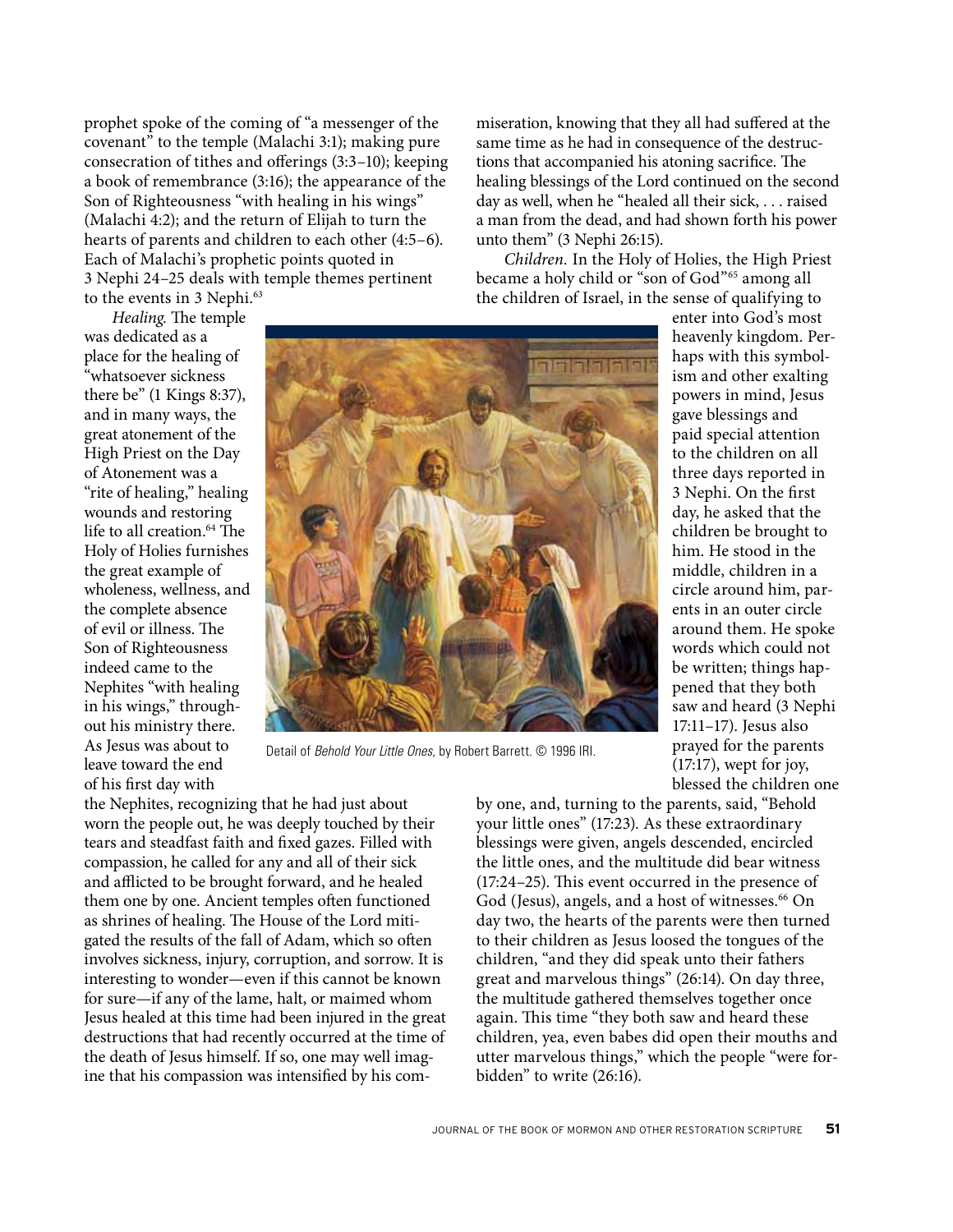*Sending Forth.* Just as the Nephite disciples were sent forth immediately to preach the gospel and establish the Church of Jesus Christ and build Zion in 3 Nephi 27, prophets of old had been sent out from the Holy of Holies, called and sent forth into the world, symbolically returning back into the created world on the other side of the veil. In Isaiah 6, when Isaiah was called from the temple to cry repentance to the people, God asked, "Whom shall I send, and who will go for us?" Isaiah said, "Here am I; send me" (6:8). He was then told what to say and what not to say to the people at large.

*Consecration.* The Nephites began living the law of consecration,<sup>67</sup> having all things in common (3 Nephi 26:19; 4 Nephi 1:3). They called themselves the Church of Christ, built up the Church, and did all things in the name of Christ. When Jesus asked, "What is it that ye desire of me, after that I am gone to the Father?" (3 Nephi 28:1), nine of the disciples yearned for nothing more than to come speedily

**I find it hard to say enough in praise of 3 Nephi . . . it is "the inner sanctum" of the Book of Mormon, a sacred and infinite template uniting time and all eternity.**

unto Christ to enter into his kingdom, while three desired nothing more than to stay to assist in building up the kingdom of God on this earth. These are the two ultimate desires with which all are blessed by the holy temple of God.

*Transfiguration.* There was also an oil of anointment used to anoint the ark of the covenant as well as the entire tabernacle (Exodus 30:23–25). It is spoken of, in *2 Enoch* 22:9, as being "like sweet dew," making the initiate "like one of the glorious ones," lifted up into a higher state, allowing them to become sons of God, children of light, like angels, lifted up, transformed into an angelic state, transfigured as translated beings,<sup>68</sup> obtaining "resurrection, life, vision, knowledge."69 In yet a concluding triad,<sup>70</sup> three of these Nephites were so blessed as to never taste death but to be transformed, to be

"changed in the twinkling of an eye" and blessed in the kingdom of the Father (3 Nephi 28:7–8). Their eternal mission was to "bring the souls of men" unto Christ (28:9). Without arguing that the transfiguration of these three Nephites somehow involved the use of that oil of anointment, it is possible to see that the book of 3 Nephi ends with an actual transformation, just as the Holy of Holies aimed ultimately to raise and transform mortal souls into immortal, celestial beings.

Other points linking 3 Nephi with the Holy of Holies and its closely connected temple courts and chambers could be mentioned, but enough has been said to appreciate the holy context, character, and qualities of this book of sacred scripture. All of these holy elements can be seen in the book 3 Nephi. This timeless book abounds with temple themes. It calls us to repent, to come unto Jesus, to take upon ourselves the name of Christ, to become his purified covenant people, showing us the way to enter through the narrow gate into his sublime and exalting presence (3 Nephi 27:9–33).

### **Concluding Thoughts**

I find it hard to say enough in praise of 3 Nephi. It has been called a "fifth gospel,"71 "a resplendent portrait,"72 "a crowning jewel,"73 "the pinnacle,"<sup>74</sup> "the climax, the apex,"<sup>75'</sup> and even the "first gospel,"76 "the focal point, the supreme moment, in the entire history of the Book of Mormon."77 To that may we now add: it is "the inner sanctum" of the Book of Mormon, a sacred and infinite template uniting time and all eternity. As President Ezra Taft Benson has said, "It is clear that 3 Nephi contains some of the most moving and powerful passages in all scripture. It testifies of Christ, his prophets, and the doctrines of salvation." He went on to encourage people, especially families, to read 3 Nephi together at Easter time and to "discuss its sacred contents."78

It leaves a powerful impression with me to think that Joseph Smith translated this record in 1829, before he knew—or at least had said anything about building temples or began revealing any of the ordinances of the House of the Lord. Joseph Smith was inspired by an incessant determination to rebuild Zion by restoring the ordinances of the temple. The roots of that prophetic ideal may well have begun as early as with what he learned or sensed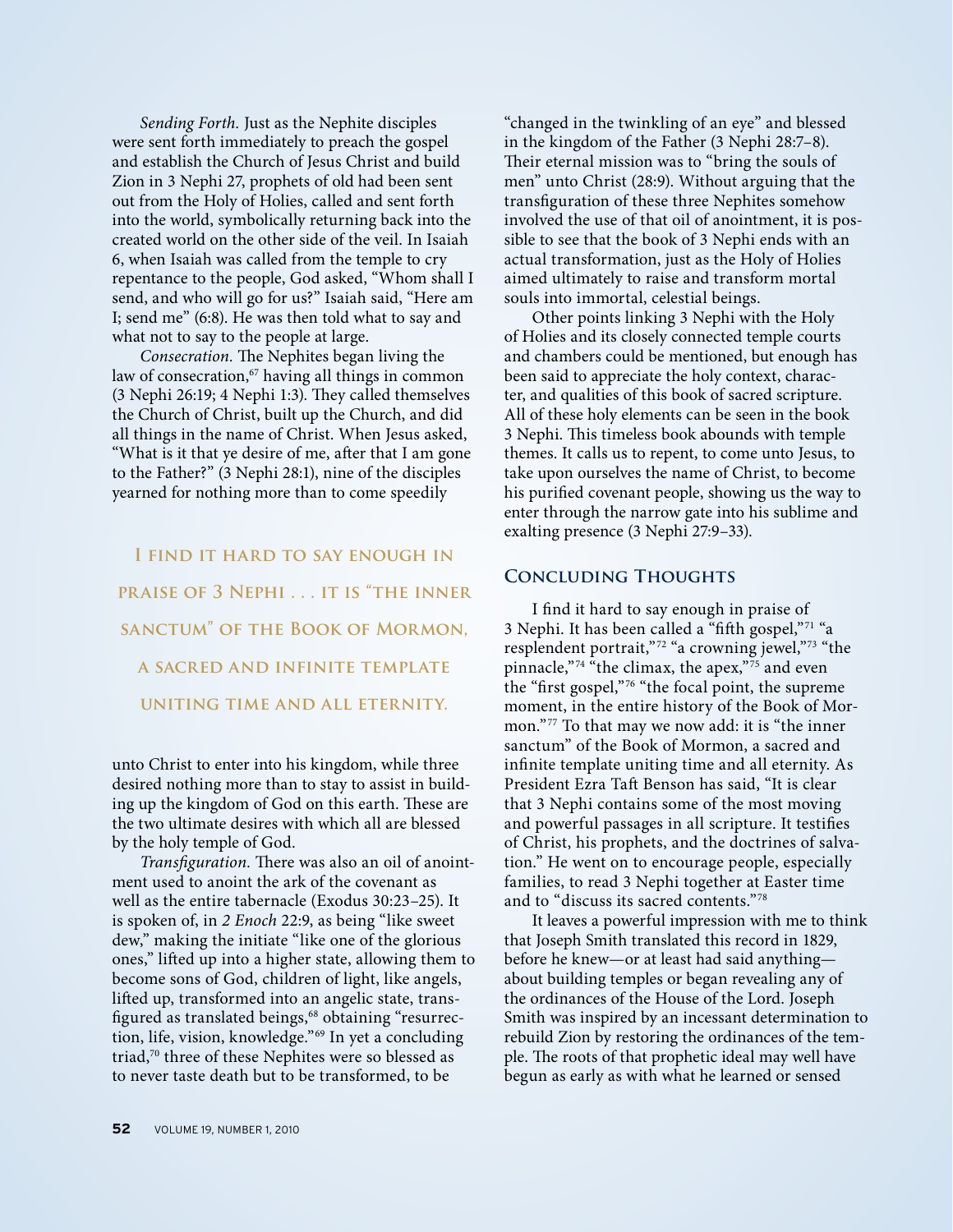from his translation of the Book of Mormon and especially the translation of 3 Nephi.<sup>79</sup> Soon, those things would be revealed to him, and likewise to us, line upon line, through the book of 3 Nephi and in other divine manifestations.

Today, the temple helps readers to understand what is going on in 3 Nephi, and at the same time, 3 Nephi can help worshippers to understand the temple. While one cannot go back in time two thousand years to experience all that the people of Nephi saw and heard at their temple in Bountiful, each time a Latter-day Saint goes to the temple, it can be an opportunity to relate very closely to those unspeakably holy days. Joseph Smith said of the Book of Mormon that a person can "get nearer to God by abiding by its precepts, than by any other book."80 One of its precepts is clearly the centrality of the temple. The book of 3 Nephi lays forth a holy template for how one may dwell forever in the house of the Lord Jesus Christ, the Son of God and the great and eternal High Priest of all mankind.

Of course, biblical critics have long thought of the Sermon on the Mount in 3 Nephi as its "Achilles heel," but what we now know indicates otherwise. When I first noticed the temple pattern in the overall structure of the Sermon at the Temple in January 1988, it was an overwhelming, all-consuming experience; time stood still all day as its pieces fell in place. That evening I shared the main outlines of the Sermon at the Temple with Elder Neal A. Maxwell. After reflecting for a few moments, he said (with Ether 12:27 clearly in mind): "Isn't it interesting how the Lord can turn what people have seen as the Book of Mormon's greatest weakness into one of its greatest strengths."

In sum, we are blessed to know, even more clearly than ever before, that the Book of Mormon restores plain and precious parts, covenants, and things (1 Nephi 13:26, 29) that had become lost. The sacred temple setting of the Sermon at the Temple and of the ministry of the Lord among these Nephites may well be seen as one of those restorations. Temple themes can be seen in the puzzling Sermon on the Mount precisely because of the picture on the box given by the Sermon at the Temple and throughout 3 Nephi. The book of 3 Nephi should not be underestimated. It is a true account of the Savior Jesus Christ coming to his people at his temple, the House of the Lord, where resides the power to overcome chaos, Satan, and death. This

powerful hope in Christ, who reigns eternally upon the whole face of creation, is indeed the pervasive theme of the book of 3 Nephi, as well as of the entire Book of Mormon.  $\blacksquare$ 

### **Notes**

- This is an expanded version of the speech delivered at the opening plenary session of the conference "Third Nephi: New Perspectives on an Incomparable Scripture," 26–27 September 2008, organized by the Neal A. Maxwell Institute for Religious Scholarship at Brigham Young University, hereafter referred to as 2008 Symposium (publication forthcoming). In that keynote speech  $\tilde{I}$  was asked to address scholarly and general listeners, and also to draw upon my publications on the Sermon at the Temple in 3 Nephi as well as updating that previous work. Before delving further into this study, I pause a moment to remember and to thank the patron-mentor of the Maxwell Institute, Elder Neal A. Maxwell, as I did on the occasion of that symposium. He has taught us, in so many ways, that the unvarnished truth of the scriptures and the gospel of Jesus Christ is truer than we have yet imagined. Gratefully, his influence encourages us still to strive to comprehend the soul-satisfying truths in this book of Nephi, the son of Nephi.
- 2. This background may serve modern readers in seeking out likely or implicit meanings in the connections discussed below, even if one cannot know for sure if they were intended by the author or abridger of 3 Nephi. The cumulative confluence of these temple elements in 3 Nephi provides, in my opinion, substantial circumstantial support for the suggestion that Nephi intentionally selected and emphasized in his record these temple points in order to communicate most powerfully the sacredness of the events that he reports.
- 3. Although the text gives no indication of where Nephi was when this manifestation was given to him, it is plausible that he was in some very sacred place, for several reasons: his supplications must have been extremely poignant at this point, for he and the other believers stood to be executed the next day if the promised sign did not materialize; as the High Priest, Nephi would have appealed to God for guidance with every sacred means available to him; and he was apparently alone when the voice of the Lord came to him.
- 4. John W. Welch, *The Legal Cases in the Book of Mormon* (Provo, UT: BYU Press, 2008), 33–47.
- 5. Margaret Barker, *Temple Theology: An Introduction* (London: SPCK, 2004), 18–19. While the received text of the Bible does not always provide clear evidence of some of Barker's claims, she often is able to argue successfully that older versions of the biblical texts reflect an early temple theology of which Lehi and others in preexilic Israel may well have been aware.
- 6. For further publications on the Temple of Solomon, see generally Menahem Haran, *Temples and Temple-Service in Ancient Israel* (Winona Lake, IN: Eisenbrauns, 1985); William J. Hamblin and David Rolph Seely, *Solomon's Temple: Myth and History* (London: Thames and Hudson, 2007), 23–27; and John M. Lundquist, *The Temple of Jerusalem: Past, Present, and Future* (Westport, CT: Praeger, 2008).
- 7. On Jesus as the Great High Priest, see Margaret Barker, *The Great High Priest: The Temple Roots of Christian Liturgy* (London: Clark, 2003), 10, 34–41, 113, 225.

8. See David's purchase of the threshing floor in 2 Samuel 24:18–24. Margaret Barker, *The Gate of Heaven: The History and Symbolism of the Temple in Jerusalem* (London: SPCK, 1991), 18. A vestige of the temple as a place of threshing may be latent in Jesus's poignant warning that Satan still desires "to have you, that he may sift you as wheat" (3 Nephi 18:18). 9. Discussed in John W. Welch, *The Sermon on the Mount in* 

*the Light of the Temple* (London: Ashgate, 2009), 179–82.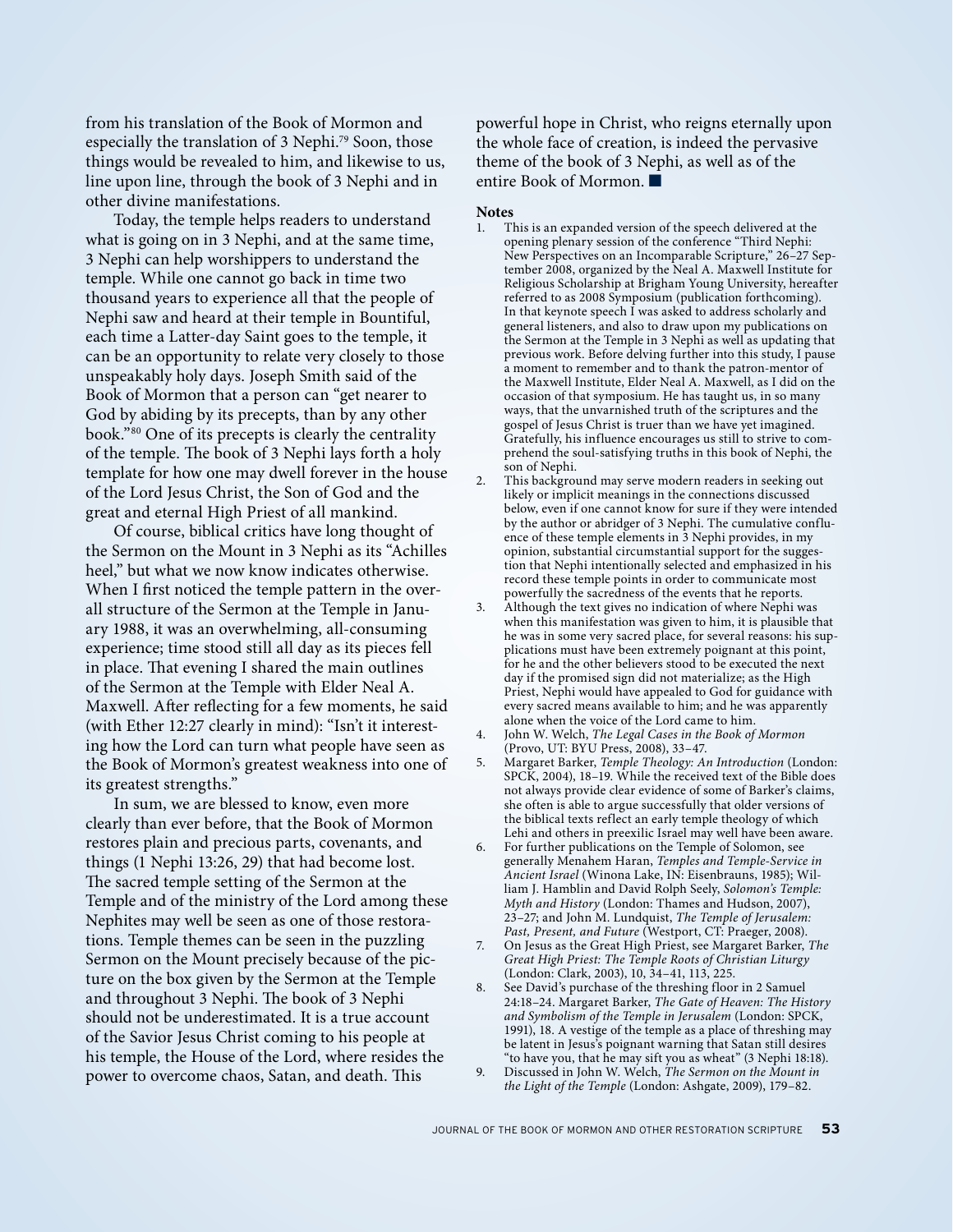For further developments, see, for example, Barker, *Gate of Heaven*, 18–19, citing *b. Sukkah* 53b, which in turn is based on Psalm 93 and ancient views of cosmology.

- 10. This may or may not have been on the occasion of a festival day of some kind. I tend to prefer to see this gathering as a convocation at the temple on the feast of Shavuot, the day of Pentecost, but one cannot know for sure. See John W. Welch, *Illuminating the Sermon at the Temple and the Sermon on the Mount* (Provo, UT: FARMS, 1999), 36–42.
- 11. See Dana M. Pike, "Third Nephi 9:19–20: The Offering of a Broken Heart," in 2008 Symposium; he meticulously unfolds the essence of this aspect of the law of obedience and sacrifice, which was known under the law of Moses (see Psalm 51:17). Now, the offering of the broken heart became the key to this law, as the law of sacrifice by the shedding of blood was done away. The law of sacrifice is not so obvious in Matthew's version of the Sermon, but it is unmistakable in 3 Nephi 12:19.
- 12. See an insightful development of this theme in LeGrand Baker, "The Savior's Coronation in Third Nephi," in 2008 Symposium. The connection between priest and king goes back to Melchizedek in Genesis 14:18; Melchizedek is used as an archetype of the Nephite priesthood in Alma 13:16–17.
- 13. "The Sermon at the Temple," in *Reexploring the Book of Mormon*, ed. John W. Welch (Salt Lake City: Deseret Book and FARMS, 1992), 253–56.
- 14. See Welch, *Sermon on the Mount in the Light of the Temple*, which builds on Welch, *Illuminating the Sermon at the Temple and the Sermon on the Mount* and its earlier edition, John W. Welch, *The Sermon at the Temple and the Sermon on the Mount* (Salt Lake City: Deseret Book, 1990). Among the new points recently added by the present article are (1) seeing the implications of Nephi being the Nephite High Priest, (2) expanding the detection of temple elements in 3 Nephi beyond chapters 11–18 to embrace the entirety of that book, (3) showing the pervasive influence of the psalms on the Sermon at the Temple and Sermon on the Mount, (4) seeing the Sermon on the Mount as a text of sacred ascent, and (5) noticing the characteristics of the Holy of Holies that fill this record with elements, whose connections with supreme sacredness have usually been overlooked.
- 15. W. D. Dumbrell, "The Logic of the Role of the Law in Matthew 5:1–20," *Novum Testamentum* 23/1 (1981): 5, cited in Dan Lioy, *The Decalogue in the Sermon on the Mount* (New York: Peter Lang, 2004), 91.
- See, for example, Margaret Barker, *Temple Themes in Christian Worship* (London: Clark, 2007); see also her *Temple Theology* and *Gate of Heaven*.
- 17. A lengthy list of Old Testament temple-related texts drawn upon by the Sermon on the Mount can be found in table 1 in Welch, *Sermon on the Mount in the Light of the Temple*, 184–87.
- 18. Babylonian Talmud, *Yebamoth* 47a.
- 19. Babylonian Talmud, *Yebamoth* 47a.
- 20. Babylonian Talmud, *Yebamoth* 47a. See further, A. Sagi and Z. Zohar, "The Halakhic Ritual of Giyyur and Its Symbolic Meaning," *Journal of Ritual Studies* 9/1 (1995): 1–13, and David Daube, "A Baptismal Catechism," in *The New Testament and Rabbinic Judaism* (London: University of London, 1956), 106–40, reprinted in *New Testament Judaism*, vol. 2 in the Collected Works of David Daube (Berkeley: Robbins Collection, University of California, 2000), 501–27, and discussion in Welch, *Sermon on the Mount in the Light of the Temple*, 194–95. Although the Nephites would not have known of this early Jewish ritual, the precedent that instruction must be given before a person can enter into the covenant is at least as old as Exodus 19–24.
- 21. These can be found in table 1 in Welch, *Sermon on the Mount in the Light of the Temple*, 184–87.
- 22. Georg P. Braulik, "Psalms and Liturgy: Their Reception and Contextualization," *Verbum et Ecclesia* 24/2 (2003): 309–32; George S. Gunn, *Singers of Israel: The Book of Psalms* (New York: Abingdon, 1963), 18; Raymond J. Tournay, *Seeing and Hearing God with the Psalms: The Prophetic Liturgy of the Second Temple in Jerusalem* (Sheffield: JSOT, 1991), 27; Sigmund Mowinckel, *The Psalms in Israel's Worship*, 2 vols. (New York: Abingdon, 1962), 1:2, 4; 2:89–90; and Barker, *Gate of Heaven*, 45.
- 23. For further discussion and sources on this point, see Welch, *Sermon on the Mount in the Light of the Temple*, 116–20.
- 24. Brent J. Schmidt, "Utopia and Community in the Ancient World" (PhD dissertation, University of Colorado, 2008), 52–70, forthcoming from the Edwin Mellen Press.
- 25. For further exploration of this idea, see Welch, *Sermon on the Mount in the Light of the Temple*, 198–207.
- 26. Haran, *Temples and Temple-Service*, 226–27.
- 27. For information about the Holy of Holies mentioned in the following discussion, I draw mainly on Haran, *Temples and Temple-Service*, as well as on Barker, *Temple Theology* and *Gate of Heaven*.
- 28. Haran, *Temples and Temple-Service*, 220.
- 29. Barker, *Temple Theology*, 20; Haran, *Temples and Temple-Service*, 11 n. 11, and 220.
- 30. Haran, *Temples and Temple-Service*, 178, based on Leviticus 16:12–13. The cloud of the Lord finds a parallel in 3 Nephi when Jesus departed at the end of the first day at Bountiful as "there came a cloud and overshadowed the multitude" (18:38).
- 31. Yehezkel Kaufmann, *A History of the Religion of Israel* (Jerusalem: Ktav, 1960), 2:476–77.
- 32. On the Holy of Holies as a place symbolically outside of time, see Barker, *Gate of Heaven*, 59 ("an existence *without* time"), 111 ("in the world beyond time"), 127–28.
- 33. Barker, *Temple Theology*, 19.
- 34. Barker, *Temple Theology*, 21.
- 35. At least according to later Jewish sources; see Barker, *Temple Theology*, 25.
- 36. Haran, *Temples and Temple-Service*, 78 n. 28, 248; Barker, *Gate of Heaven*, 27.
- 37. Margaret Barker, *The Great High Priest* (London: Clark, 2003), 165; Haran, *Temples and Temple-Service*, 257.
- 38. Haran, *Temples and Temple-Service*, 255, citing Deuteronomy 31:26.
- 39. Jeffrey R. Holland, *Christ and the New Covenant* (Salt Lake City: Deseret Book, 1997), 409 n. 55, draws particular attention to the importance of the Sermon at the Temple "to covenant making people."
- 40. In the symbols of the ark of the law and the seat of mercy one can find the companion principles of justice and mercy, about which the High Priest Alma spoke powerfully in Alma 42. The close linkage of these two qualities in the Holy of Holies may have enhanced Alma's testimony that God would cease to be God without uniting both of these divine attributes. Compare Israel Knohl's argument in his *Sanctuary of Silence: The Priestly Torah and the Holiness School* (Minneapolis: Fortress, 1995), 151, that the location of the tablets of the commandments near the cover above the ark, "near the place of God's Presence and his revelation[,] expresses the aim to unite the two poles of holiness and commandment," two terms comparable to such pairs as mercy and justice, equity and justice, justice and righteousness.
- 41. Moshe Weinfeld, "The Decalogue: Its Significance, Uniqueness, and Place in Israel's Tradition," in *Religion and Law: Biblical-Judaic and Islamic Perspectives*, ed. Edwin B. Firmage, Bernard G. Weiss, and John W. Welch (Winona Lake, IN: Eisenbrauns, 1990), 34.
- 42. Practical and spiritual insights into this process of removing contention from our lives are offered by Patrick R. Steffen, "Confirmation Bias and Contention," in 2008 Symposium.